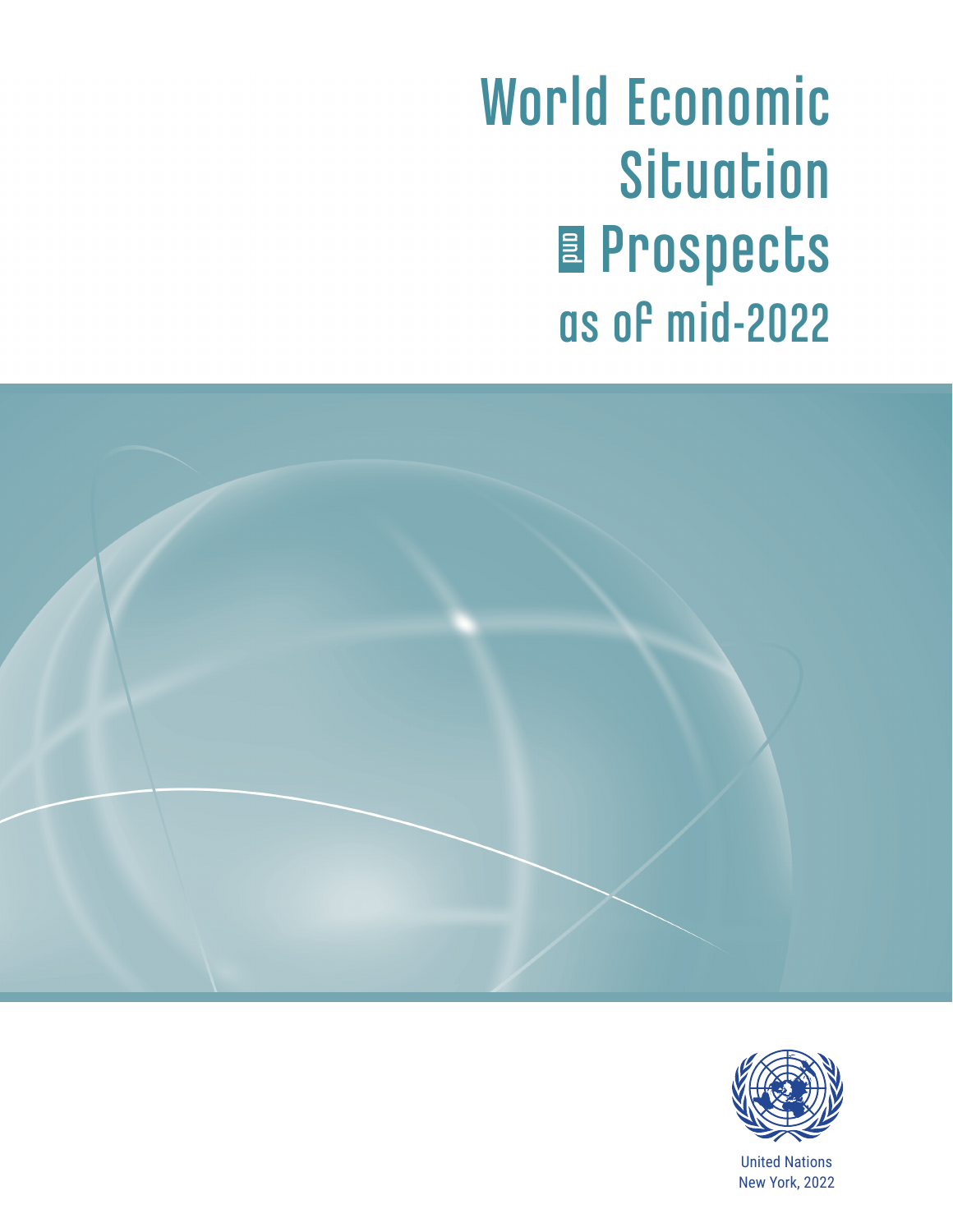# World Economic Situation and Prospects as of mid-2022

Global growth prospects have weakened significantly amid the war in Ukraine, rising energy, food and commodity prices, soaring inflation and tightening monetary policy stances by major central banks. The world economy is projected to grow by 3.1 per cent in 2022, marking a downward revision of 0.9 percentage points from our previous forecast released in January 2022. The baseline forecast faces significant downside risks from further intensification of the war in Ukraine and potential new waves of the pandemic.

Growth forecasts for the United States, European Union and China have been revised downward, with the European Union registering the most significant downward revision. The European Union economy ― most directly hit by disruptions in the energy supply from the Russian Federation  $-$  is now expected to grow by 2.7 per cent in 2022, down from 3.9 per cent expected in January. The United States economy is expected to grow by 2.6 per cent, while China is expected to grow by 4.5 per cent in 2022. The developing countries, as a group, are projected to grow by 4.1 per cent in 2022, down from 6.7 per cent in 2021.

The broad-based slowdown of the global economy will undermine a full, inclusive and sustainable recovery from the pandemic. This slowdown, and the war in Ukraine – triggering sharp increases in food and fertilizer prices – will hit the developing countries particularly hard, exacerbating food insecurity and increasing poverty. Monetary tightening by the developed countries will increase borrowing costs, undermine debt sustainability, and further constrain the fiscal space to support a full recovery of developing country economies.

The war in Ukraine – and its effects on energy and commodity prices – may also undermine climate action. On the one hand, high oil and gas prices could incentivize more fossil fuel extraction, or greater use of coal. High nickel prices could adversely affect the production of electric vehicles, while rising food prices may impede the production of biofuel. On the other hand, these high prices are also an opportunity for countries to resolve their energy and food security concerns through accelerating the adoption of renewables and improving systemic efficiencies, thus aligning with overall sustainable development objectives and strengthening the fight against climate change.

The *[World Economic Situation and Prospects](https://www.bit.ly/wespmidyear) as of mid-2022* is prepared by the United Nations Department of Economic and Social Affairs. The report updates the *[World Economic Situation and Prospects 2022](https://www.un.org/development/desa/dpad/publication/world-economic-situation-and-prospects-2022/)* (United Nations publication, Sales No. E.21.II.C.1), released in January 2022.

#### **Summary**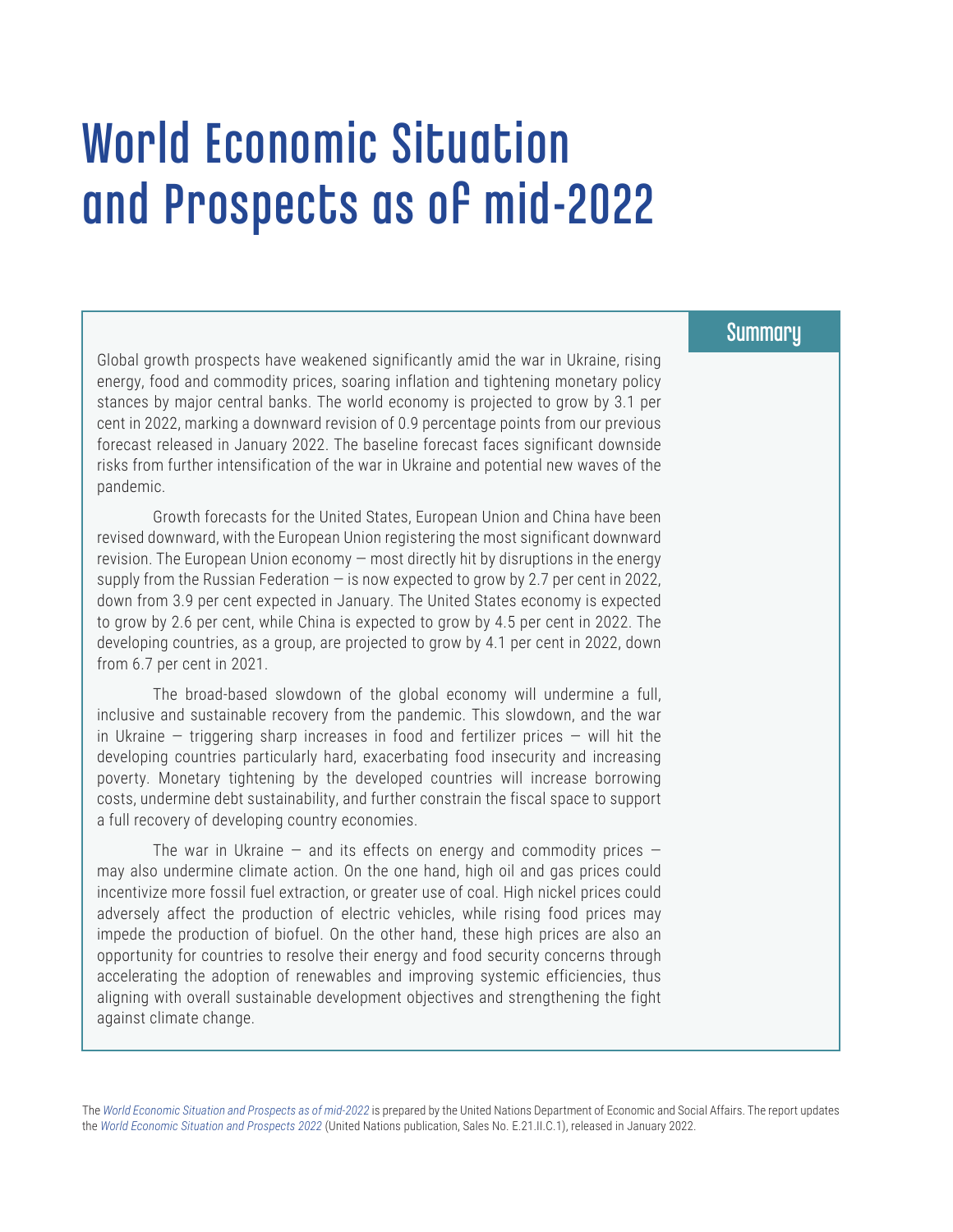## **Contents**

| Ĭİ |
|----|
|    |
|    |
| 4  |
| 4  |
| 6  |
| 7  |
| 8  |
| 10 |
| 10 |
| 11 |
| 11 |
| 13 |
| 14 |
| 15 |
| 16 |
| 16 |
| 16 |
| 16 |
| 17 |
| 17 |
| 19 |
| 19 |
| 19 |
| 20 |
| 20 |
| 21 |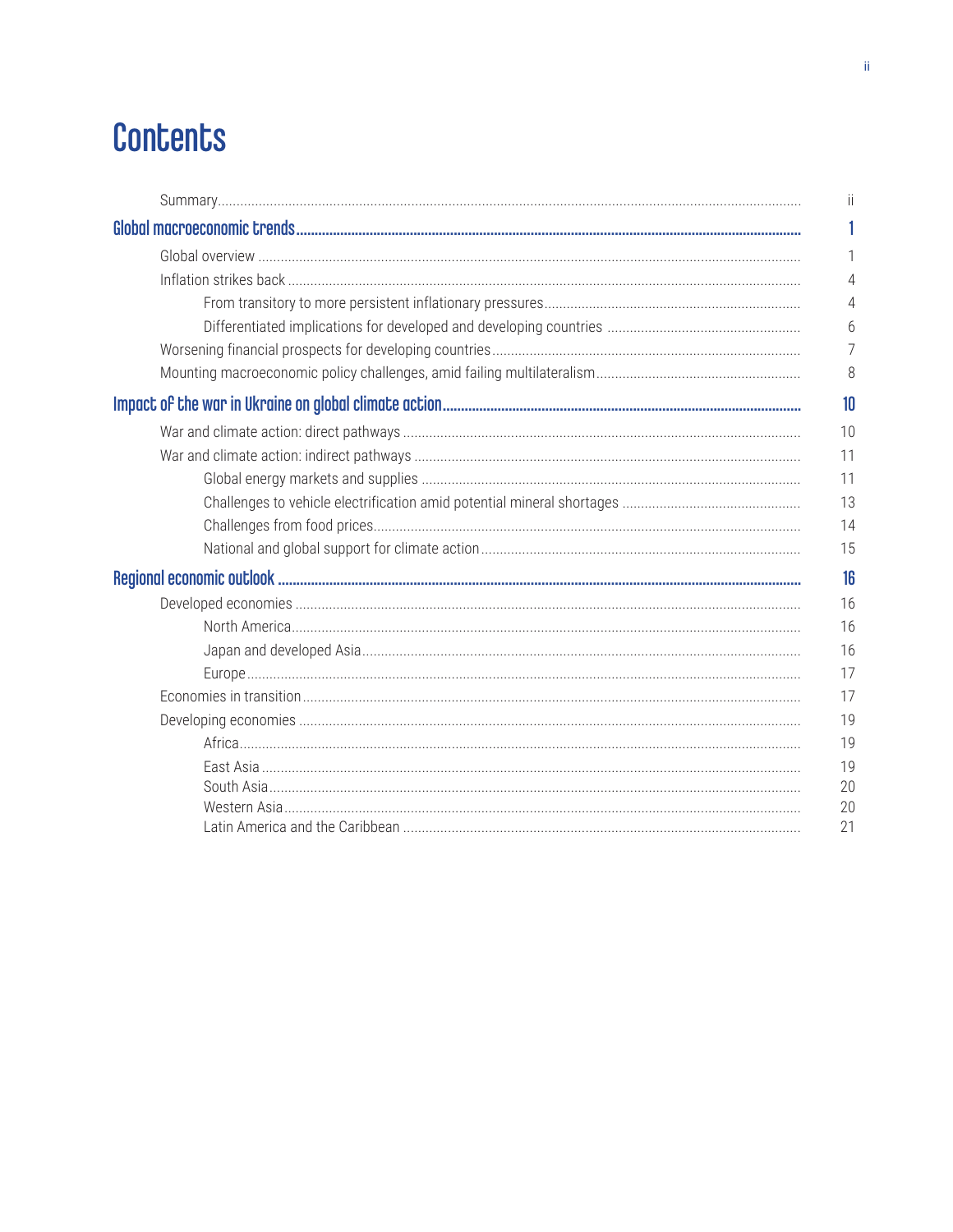| __ | $\sim$ |
|----|--------|

|  | Growth<br><b>WOFIC</b><br>$\Omega$<br>DH<br>. |  |  |
|--|-----------------------------------------------|--|--|
|--|-----------------------------------------------|--|--|

## **Figures**

| $\mathbf{1}$   |    |
|----------------|----|
| 2              | 3  |
| 3              |    |
| 4              | 5  |
| 5              | 8  |
| 6              |    |
| 7 <sup>7</sup> | 12 |
| 8              | 14 |
| 9              | 18 |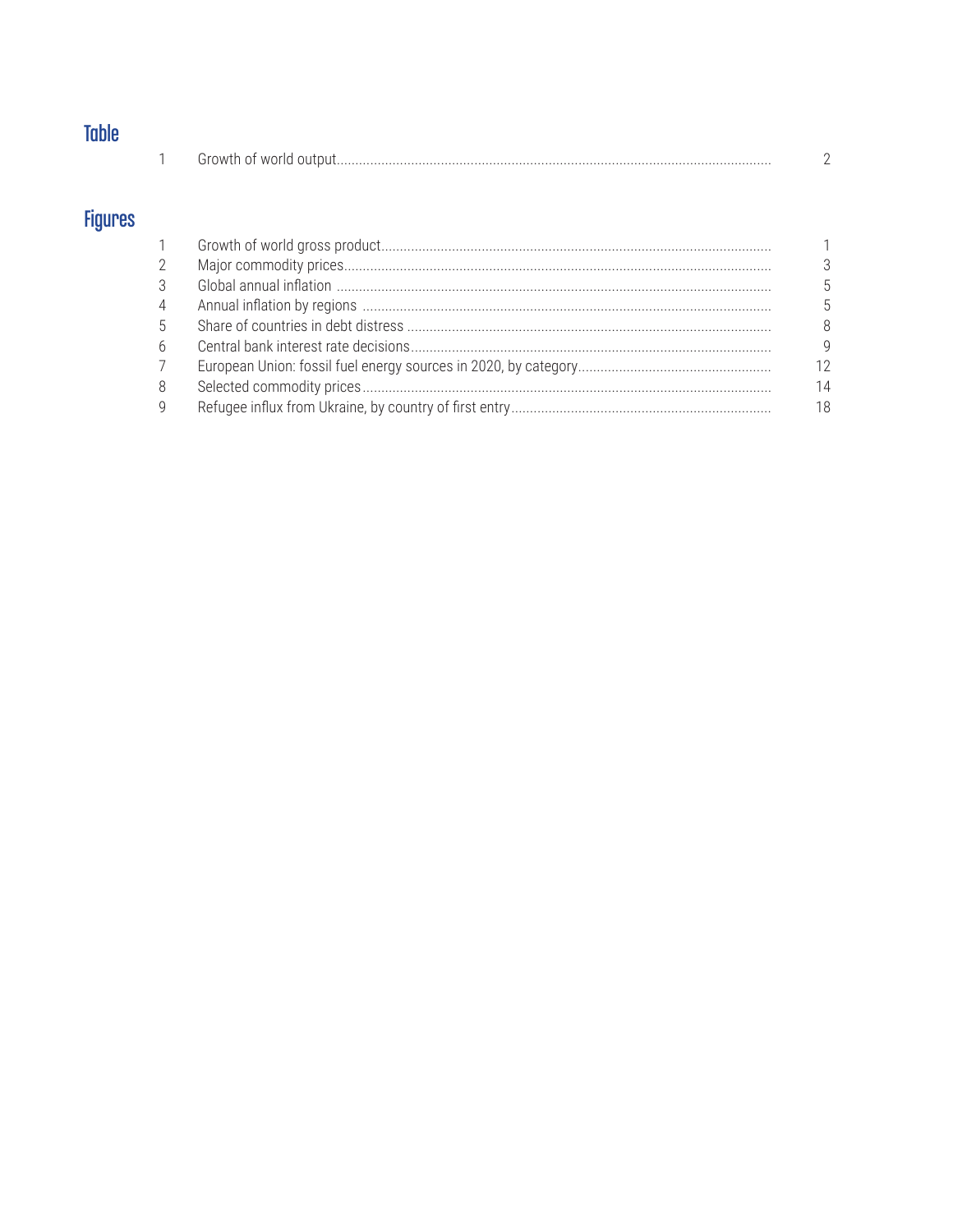## Global macroeconomic trends

## Global overview

The global economy may be on the cusp of a new crisis, while still recovering from the pandemic. The war in Ukraine has upended the fragile recovery from the pandemic, triggering a devastating humanitarian crisis in Europe, pushing up food and commodity prices and exacerbating inflationary pressures worldwide. Geopolitical and economic uncertainties are dampening business confidence and investment and further weakening short-term economic prospects. Against this backdrop, the global economy is now projected to grow by only 3.1 per cent in 2022 and 2023 (see figure 1), marking substantial downward revisions of 0.9 and 0.4 percentage points, respectively, from our previous forecast released in January 2022.**1** Our baseline outlook faces major downside risks from further intensification of the war in Ukraine, new waves of the pandemic and faster-than-expected monetary tightening in the developed economies.

#### Figure 1 Growth of world gross product, 2015–2023

 Percentage 3.1 3.1 4.0 **- WESP 2022 ---** WESP mid-2022 3.5 -4 -2 0 2 4 6 8 2015 2016 2017 2018 2019 2020 2021 2022**<sup>f</sup>** 2023**<sup>f</sup>**

**Source:** UN DESA. **Note:** f = forecasts.

The downgrades in growth prospects are broad-based (see table 1). The United States economy is forecast to slow to 2.6 per cent in 2022 due to high inflationary pressures, aggressive monetary tightening by the Federal Reserve and a strong US dollar, worsening net export balances. In China, GDP is projected to expand by 4.5 per cent, a downward revision of 0.7 percentage points, with stringent zero COVID-19 policies adversely affecting growth prospects. Meanwhile, there is an exceptionally heavy toll on the economy of the European Union: its GDP is projected to expand by 2.7 per cent in 2022, 1.2 percentage points lower than expected in January.

**<sup>1</sup>** Despite the deterioration of the global outlook, growth numbers for 2022 remain relatively positive due to "carry-over" effects from 2021, when the recovery gained significant momentum in many economies.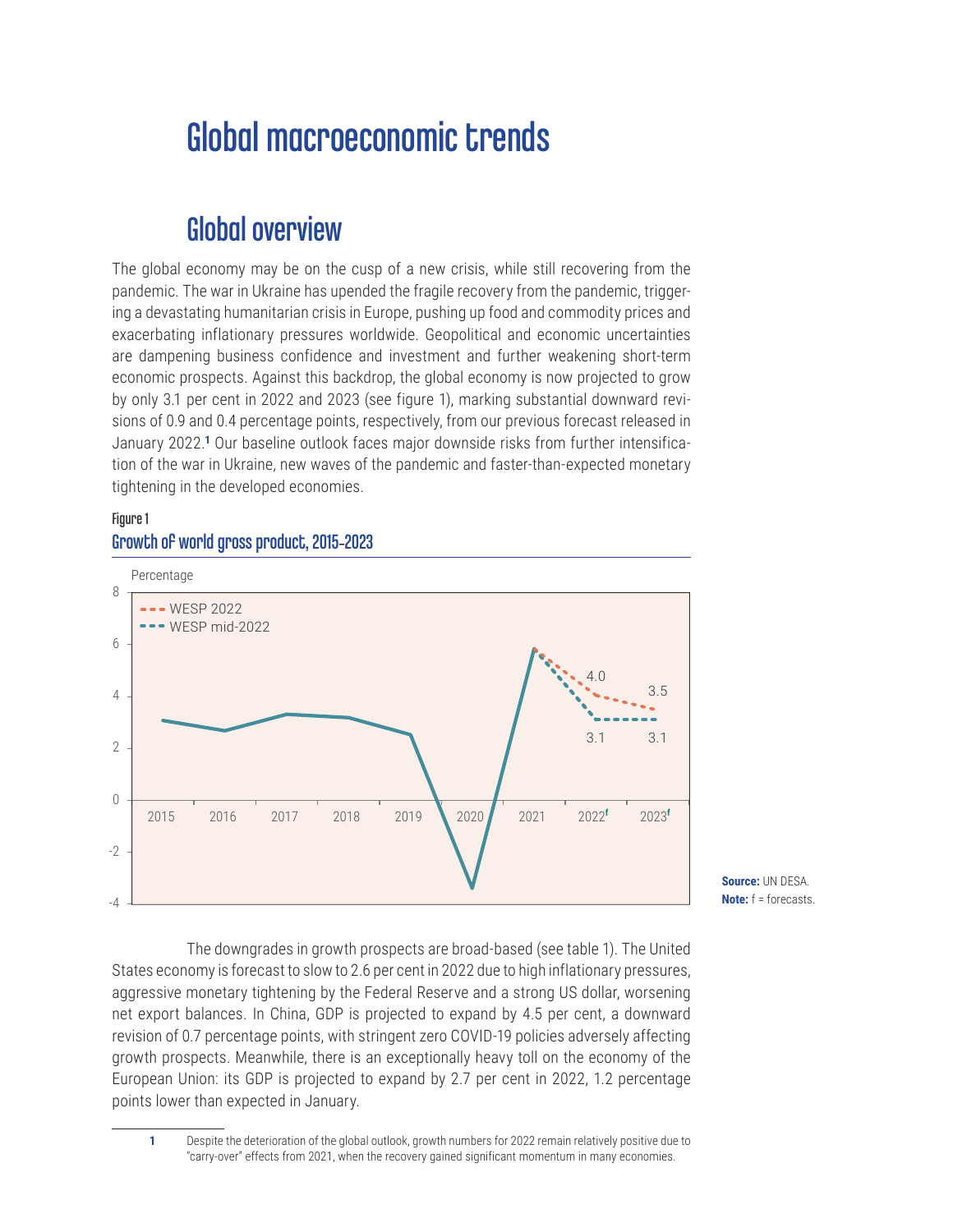## Table I

## Growth of world output, 2020–2023

| Annual percentage change                                |        |                   |                   |                   | Changes from the<br><b>World Economic Situation</b><br>and Prospects 2022 |        |  |
|---------------------------------------------------------|--------|-------------------|-------------------|-------------------|---------------------------------------------------------------------------|--------|--|
|                                                         | 2020   | 2021 <sup>a</sup> | 2022 <sup>b</sup> | 2023 <sup>b</sup> | 2022                                                                      | 2023   |  |
| World                                                   | $-3.4$ | 5.8               | 3.1               | 3.1               | $-0.9$                                                                    | $-0.4$ |  |
| Developed economies                                     | $-4.7$ | 5.2               | 2.8               | 2.1               | $-0.9$                                                                    | $-0.4$ |  |
| <b>United States of America</b>                         | $-3.4$ | 5.7               | 2.6               | 1.8               | $-0.9$                                                                    | $-0.6$ |  |
| Japan                                                   | $-4.5$ | 1.7               | 2.7               | 2.2               | $-0.6$                                                                    | $-0.5$ |  |
| European Union                                          | $-6.0$ | 5.3               | 2.7               | 2.4               | $-1.2$                                                                    | $-0.2$ |  |
| Euro area                                               | $-6.4$ | 5.4               | 2.7               | 2.3               | $-1.3$                                                                    | $-0.2$ |  |
| United Kingdom of Great Britian and<br>Northern Ireland | $-9.4$ | 7.5               | 3.2               | 1.0               | $-1.3$                                                                    | $-1.0$ |  |
| Other developed countries                               | $-3.2$ | 4.4               | 3.6               | 2.6               | $-0.1$                                                                    | $-0.1$ |  |
| <b>Economies in transition</b>                          | $-2.8$ | 4.9               | $-8.2$            | 2.0               | $-11.4$                                                                   | $-0.9$ |  |
| South-Eastern Europe                                    | $-2.9$ | 7.0               | 3.2               | 3.5               | $-0.8$                                                                    | $-0.1$ |  |
| Commonwealth of<br>Independent States and Georgia       | $-2.8$ | 4.8               | $-8.8$            | 1.9               | $-12.0$                                                                   | $-0.9$ |  |
| <b>Russian Federation</b>                               | $-3.0$ | 4.7               | $-10.6$           | 0.0               | $-13.3$                                                                   | $-2.3$ |  |
| Developing economies                                    | $-1.6$ | 6.7               | 4.1               | 4.5               | $-0.4$                                                                    | $-0.2$ |  |
| Africac                                                 | $-1.8$ | 4.1               | 3.7               | 3.8               | $-0.3$                                                                    | 0.2    |  |
| North Africa <sup>c</sup>                               | $-1.3$ | 4.6               | 3.9               | 3.8               | $-0.9$                                                                    | 1.0    |  |
| East Africa                                             | 1.4    | 4.5               | 4.8               | 5.7               | 0.0                                                                       | 0.0    |  |
| <b>Central Africa</b>                                   | $-2.5$ | 1.6               | 3.3               | 3.3               | 0.0                                                                       | $-0.2$ |  |
| <b>West Africa</b>                                      | $-0.8$ | 4.0               | 4.0               | 4.0               | 0.3                                                                       | 0.0    |  |
| Southern Africa                                         | $-5.8$ | 3.7               | 2.4               | 2.5               | $-0.2$                                                                    | $-0.4$ |  |
| East and South Asia                                     | 0.0    | 7.0               | 4.5               | 5.0               | $-0.5$                                                                    | $-0.4$ |  |
| East Asia                                               | 0.9    | 7.0               | 4.4               | 5.0               | $-0.5$                                                                    | $-0.4$ |  |
| China                                                   | 2.3    | 8.1               | 4.5               | 5.2               | $-0.7$                                                                    | $-0.3$ |  |
| South Asiad                                             | $-4.8$ | 7.1               | 5.5               | 5.4               | $-0.4$                                                                    | $-0.2$ |  |
| Indiad                                                  | $-7.1$ | 8.8               | 6.4               | 6.0               | $-0.3$                                                                    | $-0.1$ |  |
| Western Asia                                            | $-3.5$ | 6.1               | 4.5               | 3.6               | $-0.3$                                                                    | 0.1    |  |
| Latin America and the Caribbean                         | $-7.4$ | 6.6               | 2.1               | $2.8\,$           | $-0.1$                                                                    | 0.3    |  |
| South America                                           | $-7.0$ | 7.1               | 1.8               | 2.7               | 0.2                                                                       | 0.3    |  |
| Brazil                                                  | $-4.1$ | 4.6               | 0.5               | 2.2               | $0.0\,$                                                                   | 0.3    |  |
| Mexico and Central America                              | $-8.2$ | 5.6               | 2.2               | 3.2               | $-1.2$                                                                    | 0.5    |  |
| Caribbean                                               | $-7.1$ | 4.5               | 11.2              | 3.9               | $-0.3$                                                                    | 0.2    |  |
| Least developed countries                               | $-0.2$ | $3.0\,$           | 4.3               | 5.3               | 0.3                                                                       | $-0.4$ |  |
| Memorandum items:                                       |        |                   |                   |                   |                                                                           |        |  |
| World trade <sup>e</sup>                                | $-7.8$ | 10.4              | 4.1               | 4.8               | $-1.6$                                                                    | 0.8    |  |
| World output growth with PPP weights <sup>f</sup>       | $-3.3$ | 5.9               | 3.1               | 3.6               | $-1.1$                                                                    | $-0.2$ |  |

**Source:** UN DESA.

**a** Partially estimated.

**b** UN DESA forecasts.

**c** Excludes Libya.

**d** Fiscal year basis.

**e** Includes goods and services.

**f** Based on 2010 benchmark.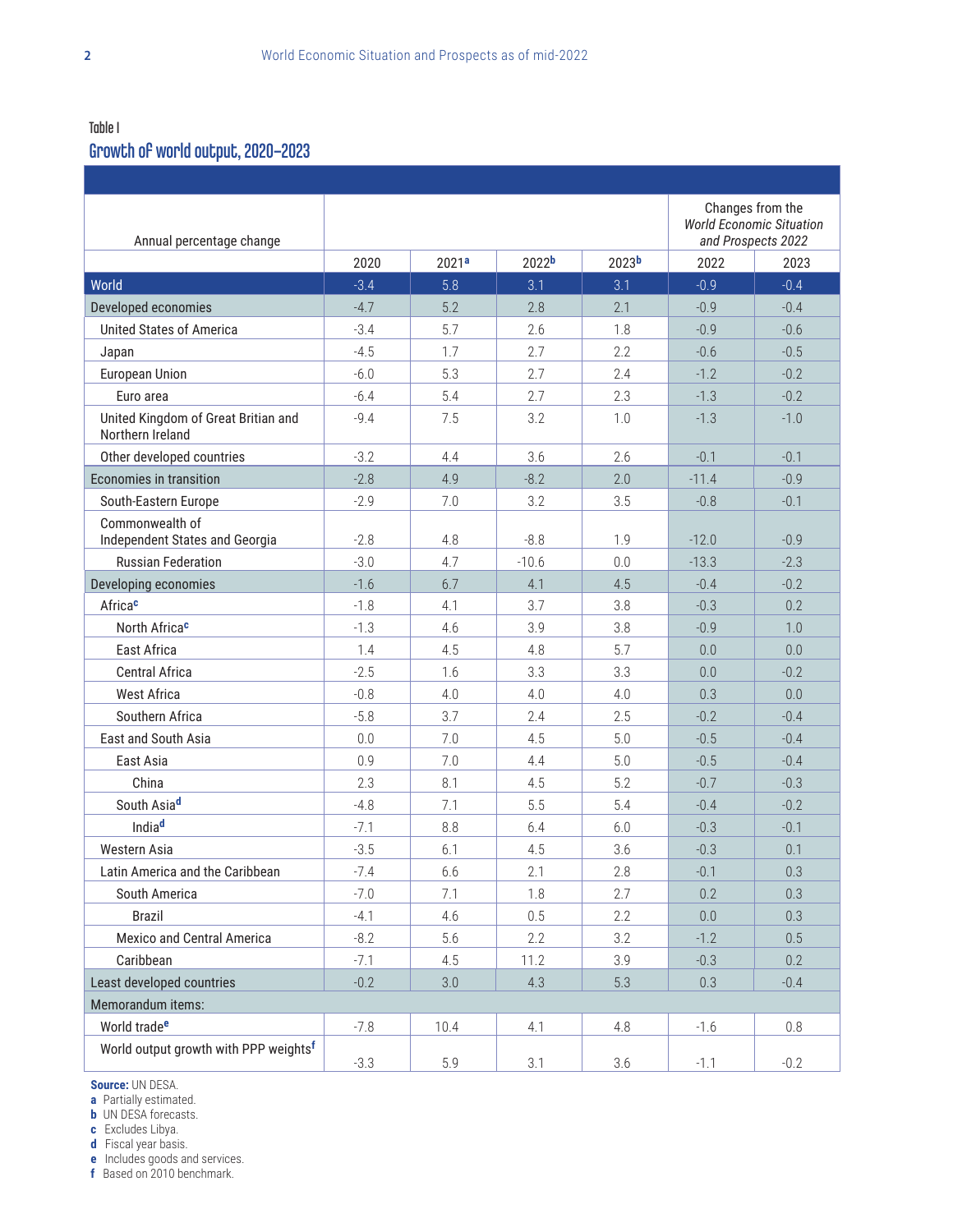The economic prospects for the Commonwealth of Independent States and Georgia are also sharply downgraded. The Russian Federation's economy is projected to contract by about 10 per cent in 2022, buffeted by unprecedented trade and financial sanctions that came into effect in March. Amid massive destruction of infrastructure, population displacement and disruption of economic activities, the Ukrainian economy is projected to contract by 30 to 50 per cent in 2022.

The outlook for developing countries has also deteriorated, with GDP projected to increase by 4.1 per cent in 2022, 0.4 percentage points lower than the forecast in January. Higher energy and food prices, rising inflationary pressures and slowing growth in the United States, the European Union and China are weakening growth prospects in developing countries. The monetary tightening in the United States will sharply increase their borrowing costs. A growing number of developing countries  $-$  especially the least developed countries**<sup>2</sup>** — face stagnant growth prospects and rising risks of a lost decade, amid high levels of debt distress. The outlook is compounded by worsening food insecurity, especially in Africa. Lower vaccination rates also make developed countries more vulnerable to new waves of COVID-19 infections. By the end of April 2022, the number of doses per 100 people in the developed countries stood at 190.8, compared to 143.5 in developing countries and only 35.5 in Africa.

The war in Ukraine and the sanctions against the Russian Federation have rattled commodity markets, exacerbating supply-side shocks. In 2022, global trade growth is projected to slow down markedly, after a strong rebound in 2021. The conflict has directly disrupted exports of crude oil, natural gas, grains, fertilizer and metals, pushing up energy, food and commodity prices (see figure 2). The Russian Federation and Ukraine are key



#### Figure 2 Major commodity prices, January 2018 to March 2022

**Source:** UNCTAD.

**2** As of 31 March 2022, [21 among the 46 LDCs were in debt distress or faced high risk of debt distress](https://www.imf.org/external/Pubs/ft/dsa/DSAlist.pdf), according to the IMF.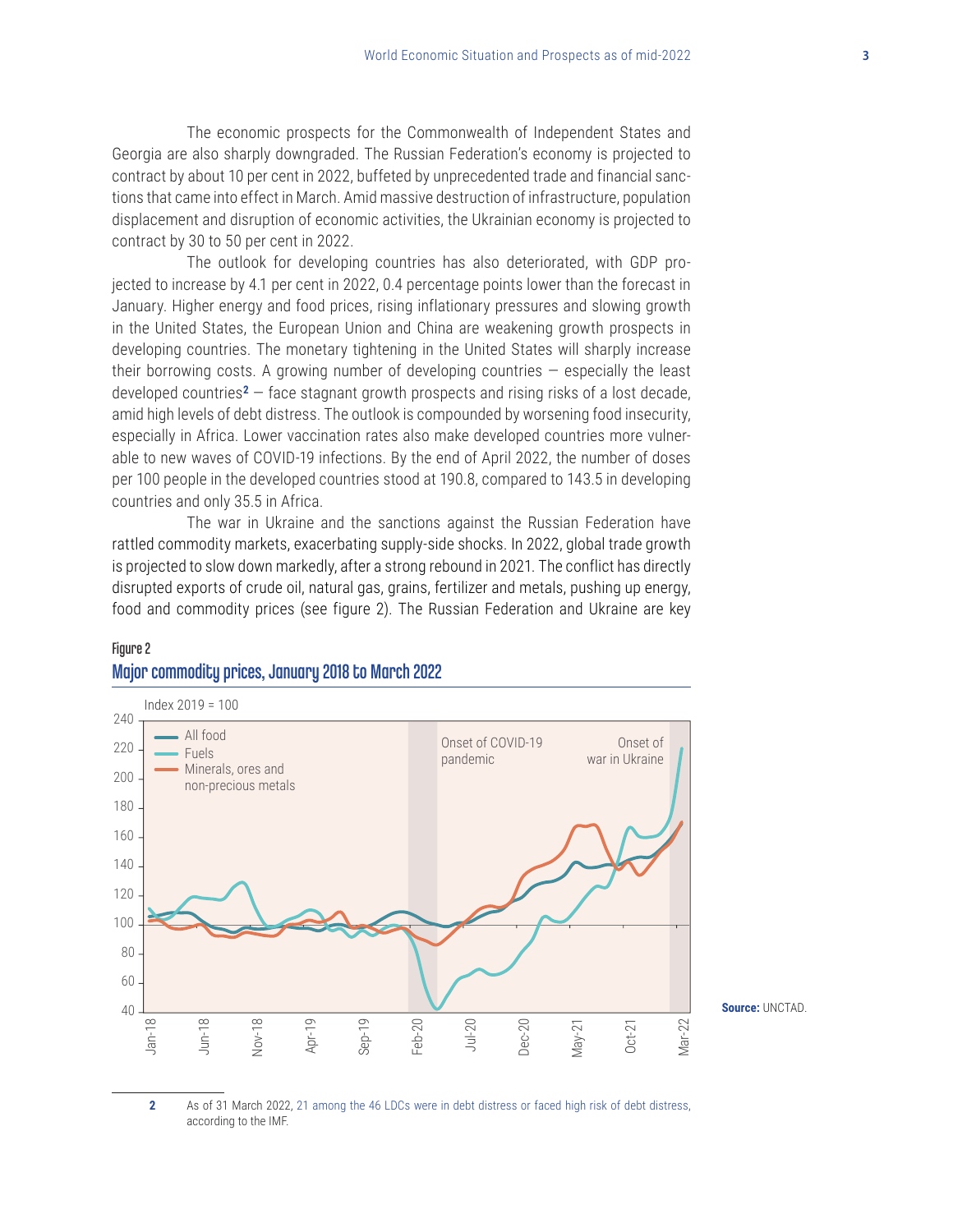suppliers of agricultural goods, accounting for 25 per cent of global wheat exports, 16 per cent of corn exports and 56 per cent of exports of sunflower oil.

Food security concerns have also prompted countries to impose export restrictions, further constraining the supply of agricultural products and critical agricultural inputs. Since the beginning of 2022, countries have introduced 47 restrictions on exports of food — grains, edible oils, meat, etc. — and fertilizer, of which 43 came into effect after the war in Ukraine broke out in February. The Food and Agricultural Organization's (FAO) composite food price index reached record levels of 159.7 and 158.5 in March and April 2022, respectively, surpassing the previous high of 131.9 in 2011. Since the beginning of the year, the food price index rose by 22.9 per cent, with the vegetable oils price index increasing by 51.6 per cent.

Higher commodity prices, including base metals, have sharply increased production costs in automotive, electronics and other manufacturing sectors. The war halted the production of neon gas in Ukraine, which accounted for about half of the global output. As neon gas is a critical input for the production of semiconductors, this will likely worsen the semiconductor shortages, which have already negatively impacted the production of automobiles and electronics. The continued COVID-19 lockdown measures in China, including in major manufacturing centres and port cities, are also exacerbating production challenges. Even before the outbreak of the war in Ukraine, global supply-chain disruptions remained elevated, close to record highs.**<sup>3</sup>** The manufacturing industries purchasing managers index, a leading indicator of manufacturing output growth, fell sharply in the first quarter of 2022 across most G20 economies.

## Inflation strikes back

## From transitory to more persistent inflationary pressures

The world economy is facing substantial inflationary pressures. Global inflation is projected to increase to 6.7 per cent in 2022, twice the average of 2.9 per cent during 2010—2020 (see figure 3). Headline inflation in the United States has reached the highest level in four decades. In developing regions, inflation is rising in Western Asia and Latin America and the Caribbean (see figure 4). Soaring food and energy prices are having knock-on effects on the rest of the economy, as reflected in the significant rise in core inflation in many economies.

Inflation began trending upward during the pandemic, as lockdown measures and border closures disrupted global supply chains. As progress in vaccination allowed countries  $-$  especially the developed economies  $-$  to ease pandemic-related restrictions, household demand quickly recovered to pre-pandemic levels or even further (e.g., demand for durable goods), but supply-side challenges persisted, which generated inflationary pressures in 2021. Policymakers in the developed economies expected the pandemicinduced inflationary pressure to be transitory, but it has proved to be persistent, with the war in Ukraine  $-$  and the new rounds of supply-side shocks  $-$  also fueling high inflation expectations.

**<sup>3</sup>** Gianluca Benigno, Julian Di Giovanni, Jan Groen, and Adam Noble, ["Global Supply Chain Pressure Index:](https://libertystreeteconomics.newyorkfed.org/2022/03/global-supply-chain-pressure-index-march-2022-update)  [March 2022 Update](https://libertystreeteconomics.newyorkfed.org/2022/03/global-supply-chain-pressure-index-march-2022-update)," Federal Reserve Bank of New York Liberty Street Economics, 3 March 2022.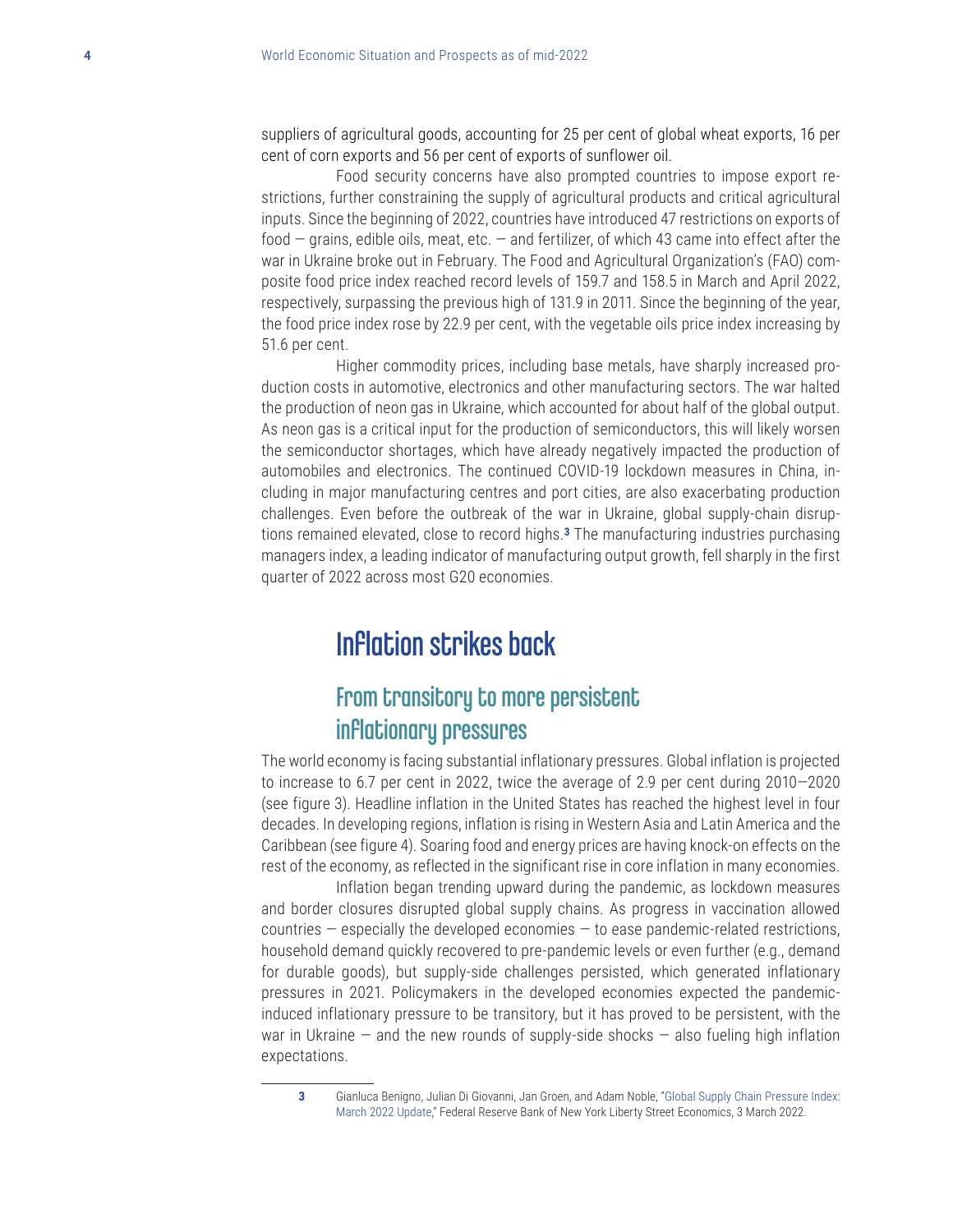



**Source:** UN DESA. **Note:** Data for 2022 are projections. Data excludes the Bolivarian Republic of Venezuela.

#### Figure 4 Annual inflation by regions



**Source:** UN DESA. **Note:** Data for 2022 are projections. Data excludes the Bolivarian Republic of Venezuela.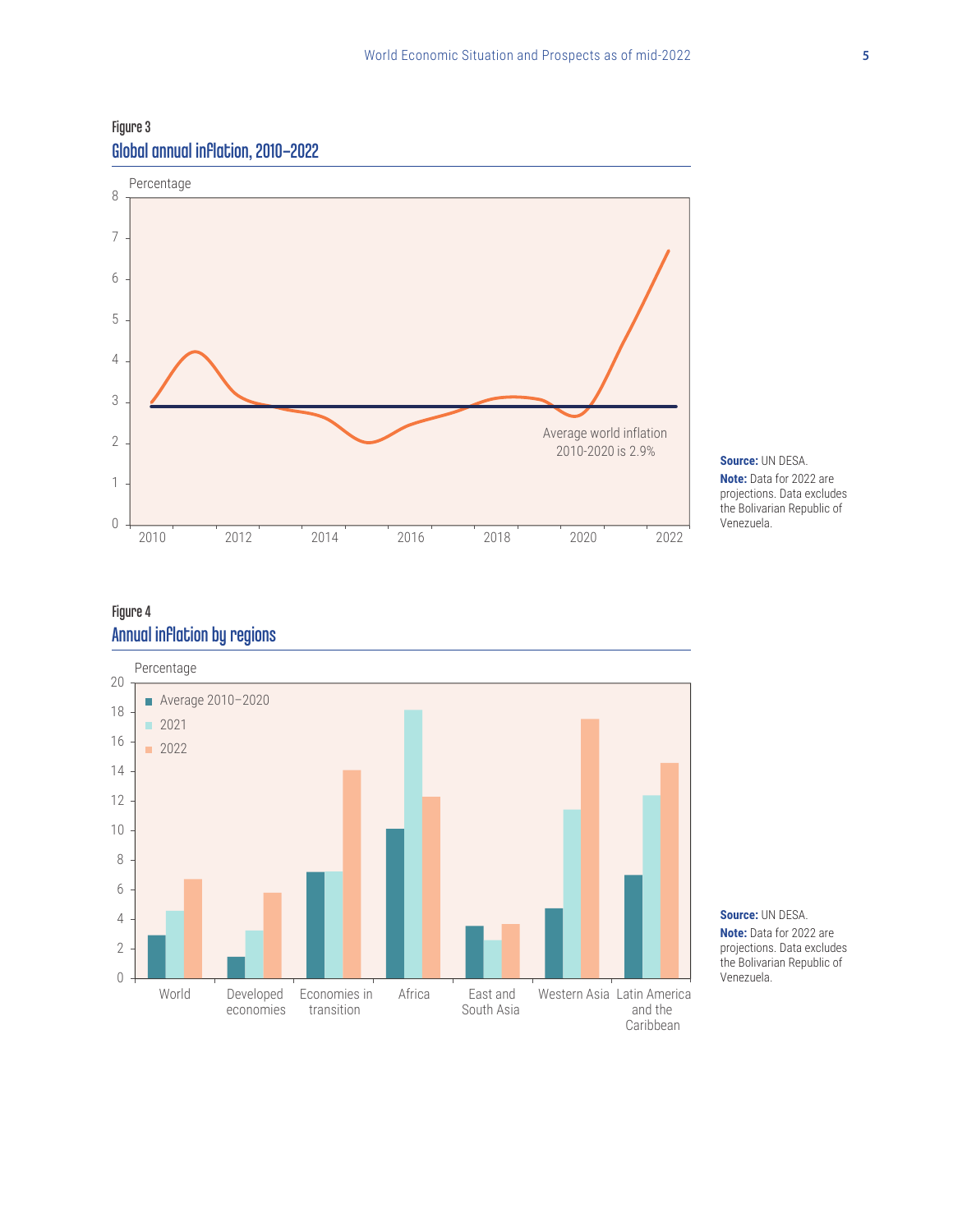We expect commodity prices to remain elevated throughout 2022 before easing somewhat in 2023. Also, lower fertilizer exports from the Russian Federation — coming on top of China restricting export of fertilizers since July 2021, together with prices close to all-time highs — will likely result in lower global crop yields in the coming seasons. The Russian Federation is one of the largest exporters of fertilizers to major agricultural producers, including Brazil and the United States.

Tight labour market conditions — with unemployment rates at or close to record lows and acute shortages of workers  $-$  are also adding to inflationary pressures in developed countries. In the United Kingdom and the United States, for example, inflation expectations are rising, while nominal wage growth has started catching up with overall price increases, increasing the risk of a wage-price spiral.**<sup>4</sup>** In developing countries, inflationary pressures are compounded by balance-of-payments challenges and downward pressures on exchange rates. A faster-than-expected global monetary tightening could trigger capital outflows, further weakening exchange rates and adding inflationary pressures through the import channel. The current inflation cycle is clearly more pronounced and persistent than the global inflation spike in 2007–2008, and inflationary pressures are unlikely to subside significantly in the near term.

## Differentiated implications for developed and developing countries

Higher inflationary pressures are prompting central banks to tighten their monetary policy stances. Monetary tightening might exacerbate the persistent supply-side constraints, as higher interest rates will discourage investments that could ease some of the logistical bottlenecks that emerged during the pandemic crisis. Lower business investments  $-$  induced by higher interest rates — during a period of economic recovery will only contribute to further delaying the full recovery. Higher interest rates in the developed economies will also adversely affect growth in the developing countries, especially in Africa and Latin America and the Caribbean where weak employment growth and higher unemployment rates relative to the pre-pandemic level continue to persist.**<sup>5</sup>** Higher borrowing costs will also weaken investment and worsen financing gaps between developed and developing countries (see next subsection).

Rising inflation is posing an additional challenge to an inclusive recovery as it disproportionally affects low-income households that spend a much larger share of their income on food items. The decline in real incomes is particularly pronounced in developing countries, where poverty is more prevalent, wage growth remains constrained, and fiscal support measures to alleviate the impact of higher oil and food prices on the vulnerable groups are more limited. Surging food inflation is worsening food insecurity and pushing millions below the poverty line in many developing countries that are still struggling with economic shocks from the pandemic (see regional outlook section). Rising poverty will inevitably worsen inequality, both within and between countries, in the near term.

**<sup>4</sup>** Wage-price spiral refers to the cause-and-effect relation between rising wages and rising prices.

**<sup>5</sup>** International Labor Organization, [World Employment and Social Outlook: Trends 2022](https://www.ilo.org/wcmsp5/groups/public/---dgreports/---dcomm/---publ/documents/publication/wcms_834081.pdf), Geneva.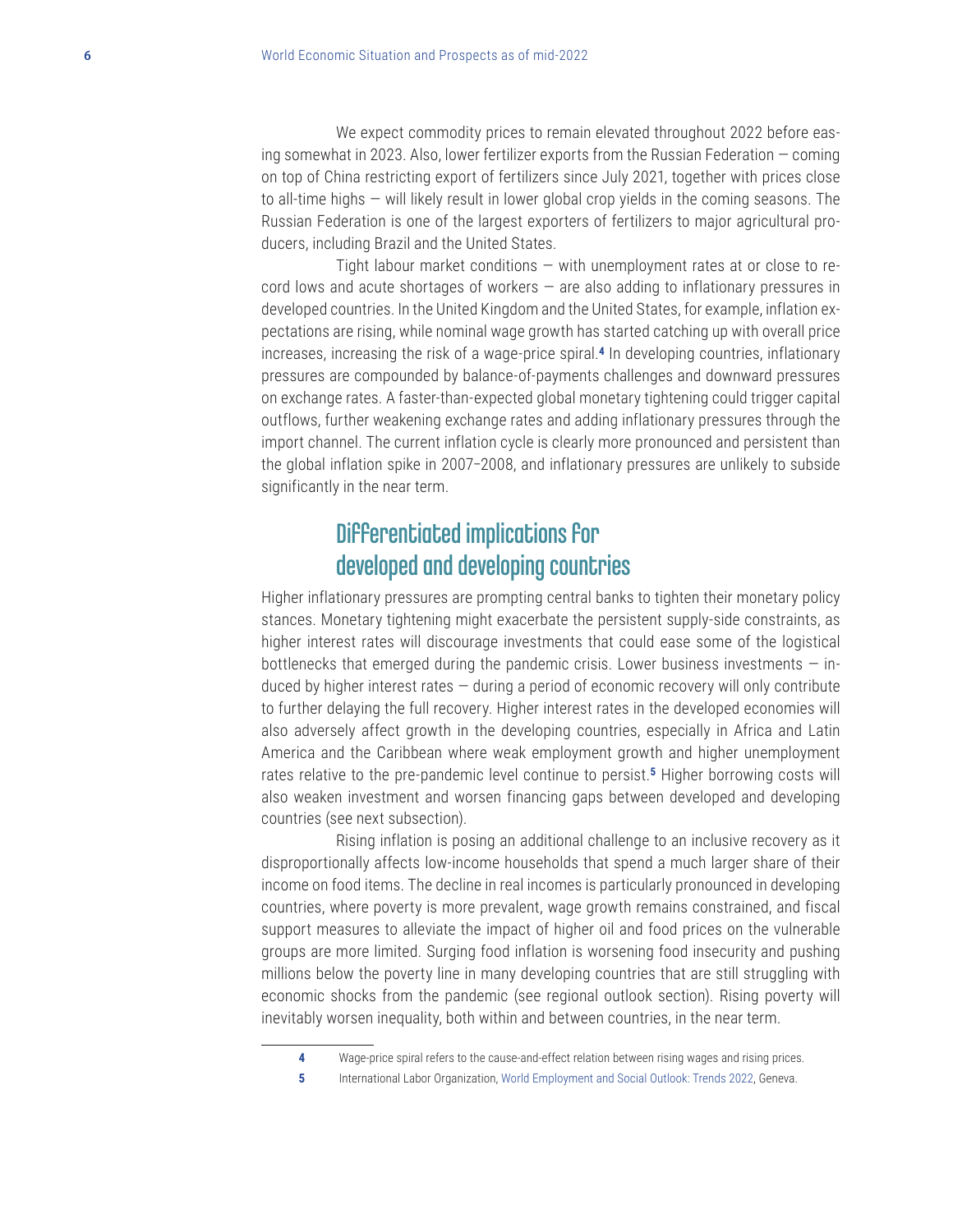## Worsening financing prospects for developing countries

The war in Ukraine and the global monetary tightening cycle are worsening the financing gaps in developing countries, particularly in poorer countries. Since September 2021, capital flows to emerging economies have trended downwards, with net portfolio outflows reaching \$9.8 billion in March 2022, compared to, on average, net monthly inflows of about \$30 billion over 2021.**<sup>6</sup>** A faster-than-expected monetary tightening by the Fed could trigger quick "flight to safety", adversely affecting domestic financial stability and growth in many developing countries.

Developing countries are also facing the prospect of higher borrowing costs, which were already high before the pandemic. In developed countries, the average interest cost of outstanding government debt has fallen to 1 per cent, but the average cost for developing countries is over 3 per cent. The least developed countries, which have had access to concessional lending, have however increasingly borrowed at significantly higher interest rates from the international capital market. In 2021, African and LDC sovereign Eurobonds were issued with yields above 5 per cent  $-$  and in 40 per cent of African bonds, the yield was above 8 per cent.**7** Since early March 2022, hard currency yields of emerging market sovereign bonds have increased substantially, with more than 20 per cent of the bonds trading with spreads above 1,000 basis points on the secondary market.**<sup>8</sup>** The monetary tightening and consequent increases in the risk-free US Treasury rates would further increase the already high yields on developing country sovereign debt, which will further raise refinancing or rollover costs.

The monetary tightening will not only raise borrowing costs but also constrain the fiscal space in many developing countries, particularly for net energy and foodimporters. The current debt crisis in Sri Lanka, a net oil and food importer, is an example of the solvency challenges confronting many developing countries. As of 31 March 2022, about 60 per cent of the least developed and other low-income countries were at high risk of or in debt distress, almost double the number in 2015 (see figure 5). Debt servicing burdens of the developing countries have risen considerably since the beginning of the pandemic. The total debt-service payments on public and publicly-guaranteed debt of the poorest countries is expected to reach US dollar 35 billion in 2022, which is 45 per cent above the level in 2020.**<sup>9</sup>**

While the Fed's more aggressive tightening path will affect the LDCs and other low-income countries, many of these countries are also adversely impacted by the spillover effects of the war in Ukraine. Surging global fuel and food prices are affecting the most vulnerable populations in these countries. It will remain critical to scale up concessional finance and official development assistance (ODA) to ease their financing and balance of payment challenges. While preliminary estimates from the OECD point towards an increase

**<sup>6</sup>** Institute of International Finance, "Capital flows Tracker — April 2022".

**<sup>7</sup>** United Nations, Inter-agency Task Force on Financing for Development, [Financing for Sustainable](https://developmentfinance.un.org/fsdr2022)  [Development Report 2022](https://developmentfinance.un.org/fsdr2022), New York.

**<sup>8</sup>** International Monetary Fund, "Global Financial Stability Report—Shockwaves from the War in Ukraine Test the Financial System's Resilience", Washington, D. C., April 2022.

**<sup>9</sup>** World Bank, "Global Economic Prospects January 2022", Washington, D. C.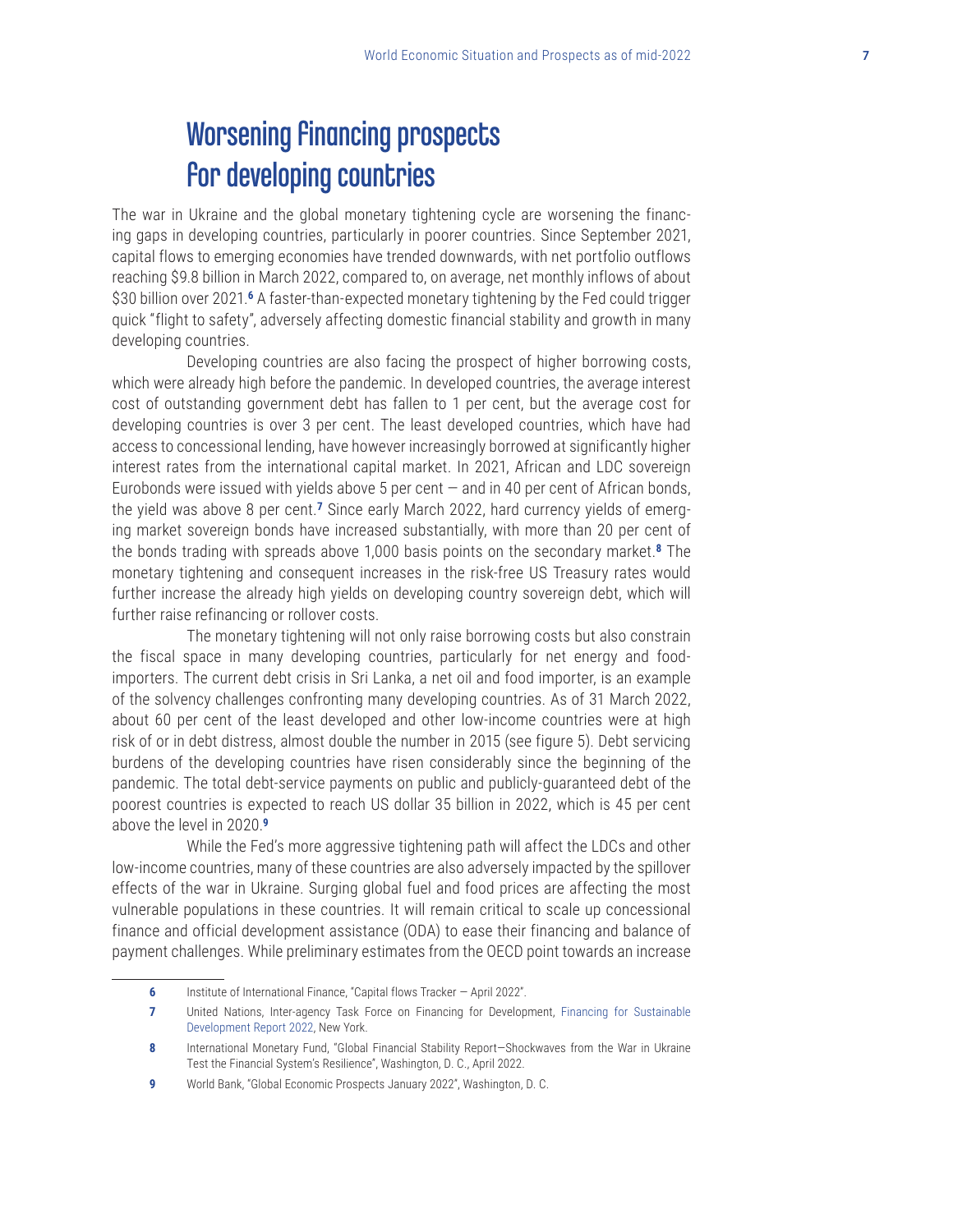



**Source:** World Bank-IMF Debt Sustainability Framework for Low Income Countries.

of ODA to a record-high of \$179 billion in 2021, it is still only 0.33 per cent of DAC donors' combined gross national income.<sup>10</sup> There are also risks that financial support and humanitarian aid for Ukraine could come at the expense of ODA to other countries in need during 2022‒2023.

## Mounting macroeconomic policy challenges, amid failing multilateralism

Major central banks in developed economies will need to calibrate their interest rate hikes to contain inflationary pressures, while minimizing their spillover effects on the borrowing costs and debt sustainability of the developing countries. Amid strong consumer spending, the United States' Federal Reserve raised its funds rate by a total of 75 basis points in two consecutive rate hikes in March and May 2022 and signalled that it would embark on a more aggressive pace of rate hikes. The Federal Reserve will need to ensure that inflation expectations remain anchored, while avoiding a hard landing of the economy. The European Central Bank, which has kept its main policy rate unchanged so far, had signalled a more gradual monetary tightening approach.

The spectre of higher inflation and rising borrowing costs poses major monetary and fiscal policy challenges for developing countries. Since the second half of 2021, monetary tightening in developing countries has gained momentum (see figure 6). As higher interest rates raise borrowing costs and deter investments which will remain critical for

**<sup>10</sup>** OECD, [COVID-19 assistance to developing countries lifts foreign aid in 2021](https://www.oecd.org/dac/covid-19-assistance-to-developing-countries-lifts-foreign-aid-in-2021-oecd.htm), Paris.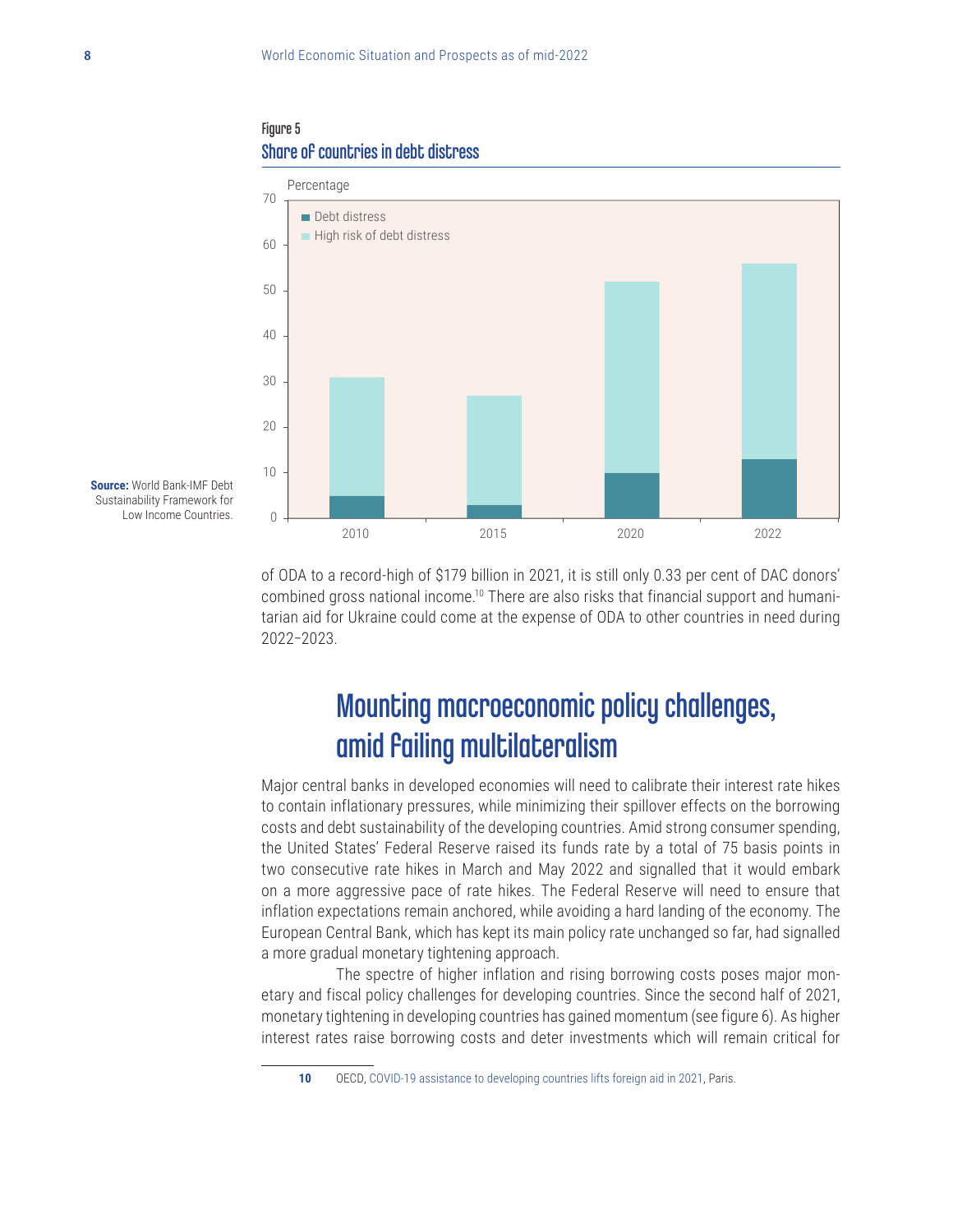

Figure 6 Central bank interest rate decisions

> **Source:** UN DESA, basecd on data from CEIC. **Notes:** 101 central banks are covered, based on available data.

steering the recovery, developing economies will instead need to utilize other tools such as macroprudential policies  $-$  including capital control measures  $-$  to limit their exposure to sudden changes in capital flows. In March 2022, the International Monetary Fund updated its policies on liberalization and management of capital flows.<sup>11</sup> The updated policy gives countries freedom to pre-emptively employ capital control measures in limited circumstances, for example, when there is a currency mismatch between its foreign assets and liabilities. The IMF also announced that it would not judge countries if they were to impose capital controls for national and international security considerations. The developing countries will need to take full advantage of these new flexibilities, not only to manage capital inflows but also to stem large outflows, address re-pricing risks and reduce roll-over risks.

Constrained fiscal space and high and rising debt servicing obligations will likely push many developing countries in the direction of austerity and fiscal consolidation. But a premature fiscal consolidation will derail the still fragile recovery and actually increase their debt distress risks. Governments, even with constrained fiscal space, will need to provide targeted support to alleviate the effects of higher food and fuel prices on poorer segments of the population, while pursuing medium-term fiscal and debt sustainability. This will require comprehensive debt restructuring and debt relief for poorer countries, particularly the least developed countries.

The pandemic and the war in Ukraine have tested the limits of multilateralism and have confirmed that the current multilateral system is not fit for purpose. With millions

**<sup>11</sup>** International Monetary Fund, [Review of The Institutional View on The Liberalization and Management of](https://www.imf.org/en/Publications/Policy-Papers/Issues/2022/03/29/Review-of-The-Institutional-View-on-The-Liberalization-and-Management-of-Capital-Flows-515883)  [Capital Flows](https://www.imf.org/en/Publications/Policy-Papers/Issues/2022/03/29/Review-of-The-Institutional-View-on-The-Liberalization-and-Management-of-Capital-Flows-515883), Policy Paper No. 2022/008, 30 March 2022.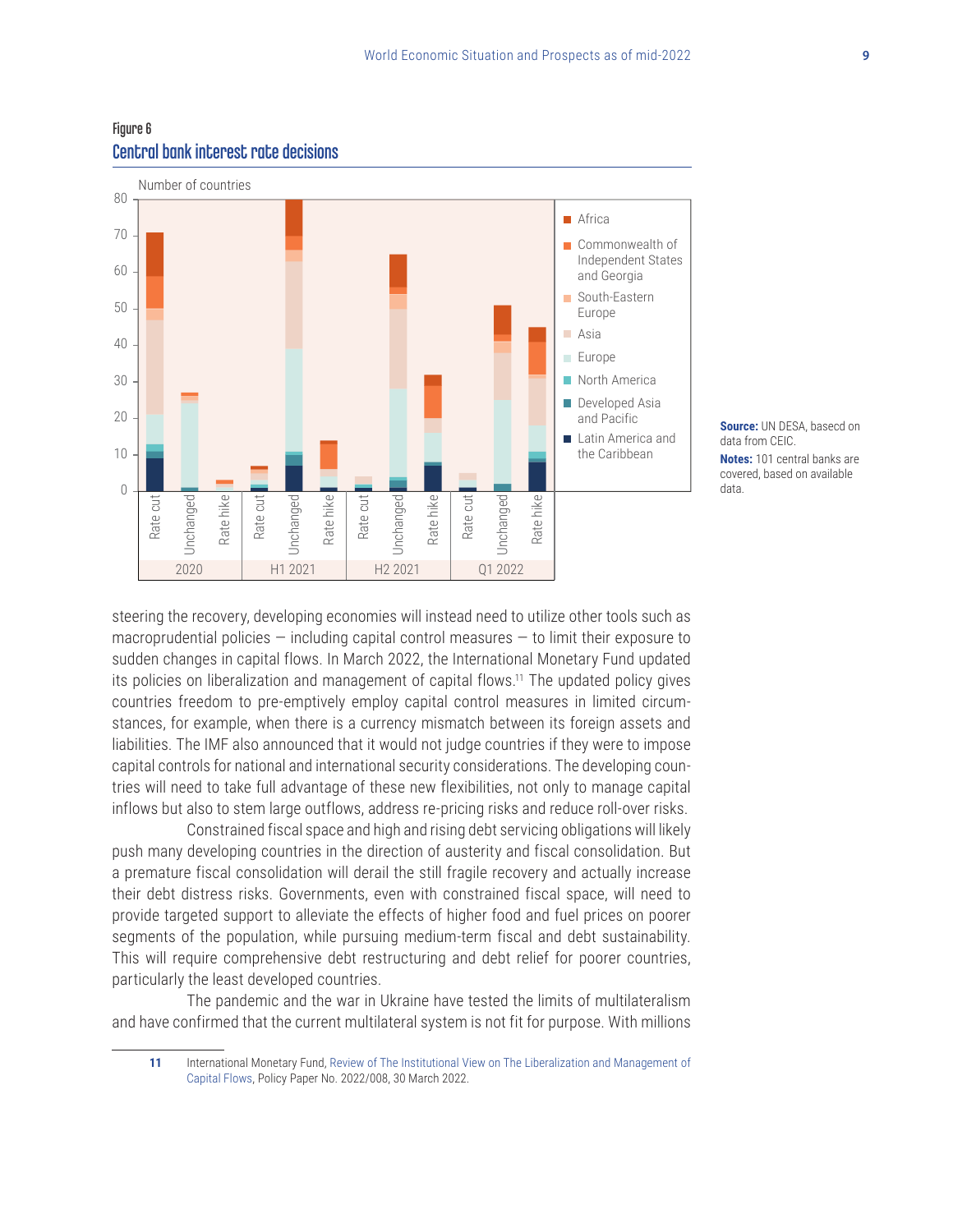around the world facing severe food insecurity  $-$  potentially joining the ranks of nearly a billion already in living in poverty  $-$  multilateralism needs to rise to the challenges of stimulating inclusive growth, creating employment, taming food price inflation and boosting resilience, while providing debt relief to the countries facing debt distress. The need for macroeconomic policy coordination – through fair and inclusive multilateral processes – is more pressing than ever to address the scourge of rising hunger and poverty, reduce inequality, fight climate change, and put the world back on the trajectory of sustainable development.

## Impact of the war in Ukraine on global climate action

The war in Ukraine has unleashed a devastating humanitarian crisis, while dealing a major blow to the global economic recovery from the COVID-19 pandemic. By driving up energy prices and placing energy security at the heart of policy making in many countries, it could also significantly impact the global efforts to deal with the climate emergency. This crisis unfolds at a time when global CO<sub>2</sub> emissions are at an all-time high, having resumed their upward trend after a temporary drop in the first half of 2020 due to responses to the COVID-19 pandemic. Total greenhouse gas (GHG) emissions in 2019 reached about 59 gigatonnes of carbon dioxide equivalent (GtCO<sub>2</sub>-eq) units. The remaining carbon budget, consistent with a 50 per cent chance of limiting global warming to  $1.5^{\circ}$ C, has been assessed at 500 GtCO<sub>2</sub>-eq units,<sup>12</sup> making short-term increases in emissions even more problematic. Emissions will likely increase, for example, if there is a net replacement of natural gas  $-$  a relatively clean fossil fuel — with coal in energy production; or if food price increases prompt a reduction in biofuel use or the clearing of land to increase agricultural production; or if military spending, normally associated with large GHG footprints, increases substantially.

In the medium to longer term, the outlook for GHG emissions will depend on several factors. Sustained price increases in energy markets could accelerate the adoption of renewables and more efficient alternatives, but could also incentivize oil and gas companies, seeking to maximize revenue, to ramp up investments in fossil fuels resulting in additional stranded assets. On the other hand, increases in the cost of production of batteries or supply chain issues could undermine demand for electric vehicles.

## War and climate action: direct pathways

In addition to dire human costs, wars can be punishing for the environment and the climate, as they can substantially increase GHG emissions. The post-9/11 wars from 2001 to 2018, for example, produced 1.2 GtCO<sub>2</sub>-eq units<sup>13</sup>  $-$  the equivalent to the annual emissions of

<sup>12</sup> Intergovernmental Panel on Climate Change (IPCC), "Climate Change 2022 - Mitigation of Climate Change", Working Group III Contribution to the IPCC Sixth Assessment Report (AR6), Summary for Policymakers.

**<sup>13</sup>** Neta C. Crawford, "Pentagon Fuel Use, Climate Change, and the Costs of War", 2019.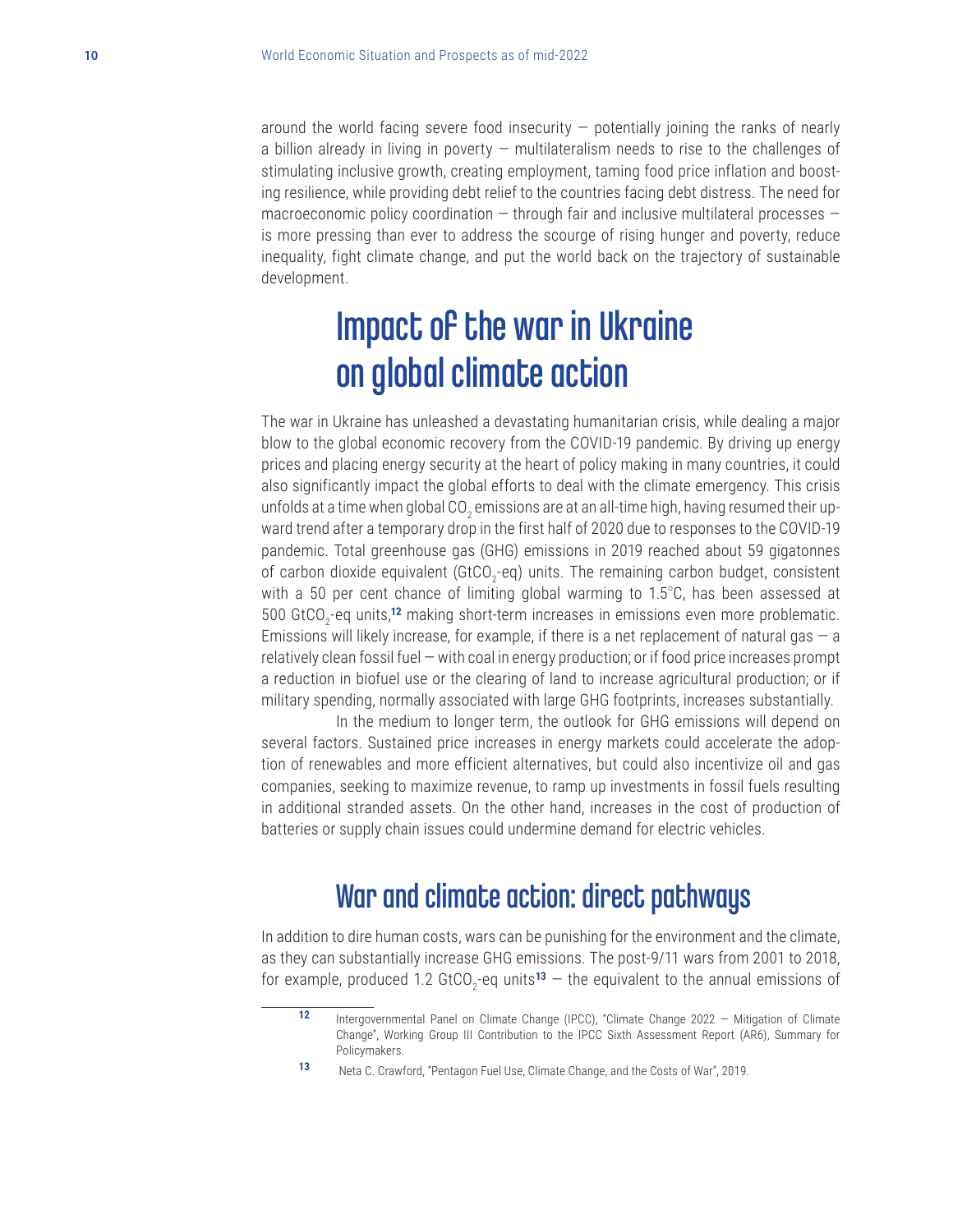257 million passenger cars, which is more than double the number of cars currently on the road in the United States. War-related fuel consumption directly accounted for more than one third of the emissions.

Increased militarization in Europe  $-$  as a direct consequence of the conflict  $$ would likely further increase carbon emissions. Germany aims to create a special fund of €100 billion for military procurement and allocate over 2 per cent of GDP to defence  $-$  a level not reached in over three decades. Others, including Canada, China, the United States and many European countries, have also pledged to increase military spending. High energy consumption at military bases and increased fuel use from military equipment will inevitably increase carbon footprints. The world's militaries combined and the industries that provide their equipment are already estimated to account for up to 6 per cent of all global emissions.**<sup>14</sup>** Also, some military equipment has a relatively longer life expectancy, such as naval ships and jets, which would lock in carbon-intensive technology and delay decarbonisation. Reconstruction after the war will also require use of carbon-intensive cement and concrete. Conflict-driven emissions will accelerate the depletion of the world's limited remaining carbon budget.

## War and climate action: indirect pathways

## Global energy markets and supplies

The war in Ukraine and the wide-ranging economic sanctions imposed on the Russian Federation are expected to fundamentally reshape the global energy landscape. The conflict has roiled energy markets worldwide and propelled energy security concerns to the forefront. International oil and gas prices — which were already rising steeply before the conflict escalated — reached the highest level in a decade. The price of Brent crude oil averaged \$109 per barrel in March 2022, up by 66 per cent from a year ago. Natural gas prices increased by 90 per cent during the same period. Higher prices can drive lower consumption by inducing efficiency gains and reduced use but can also spur greater production through increased utilization of existing facilities and, in the longer term, additional investments in renewable or carbon-intensive sources of energy.

Governments around the world have put in place measures to shield households and businesses from the effects of energy price increases. In addition to direct income support to low-income households, these measures include cuts in value-added taxes on energy consumption, energy price caps, fuel rebates and cost subsidies.**<sup>15</sup>** Germany, France, Italy, and Spain, for example, have announced energy support measures worth a combined €80 billion. Artificially low energy prices distort incentives for households and businesses to consume less energy.**<sup>16</sup>** In addition, poorly targeted energy subsidies can strain scarce budgetary resources and be politically difficult to reverse.

**<sup>14</sup>** Stuart Parkinson, "The carbon boot-print of the military", Responsible Science, No.2, winter 2020.

**<sup>15</sup>** G. Sgaravatti, S. Tagliapietra and G. Zachmann, "National policies to shield consumers from rising energy prices", Bruegel Datasets, 2022

**<sup>16</sup>** G. Wagner, "The right way to help people hurting from high energy prices", Bloomberg, April 2022.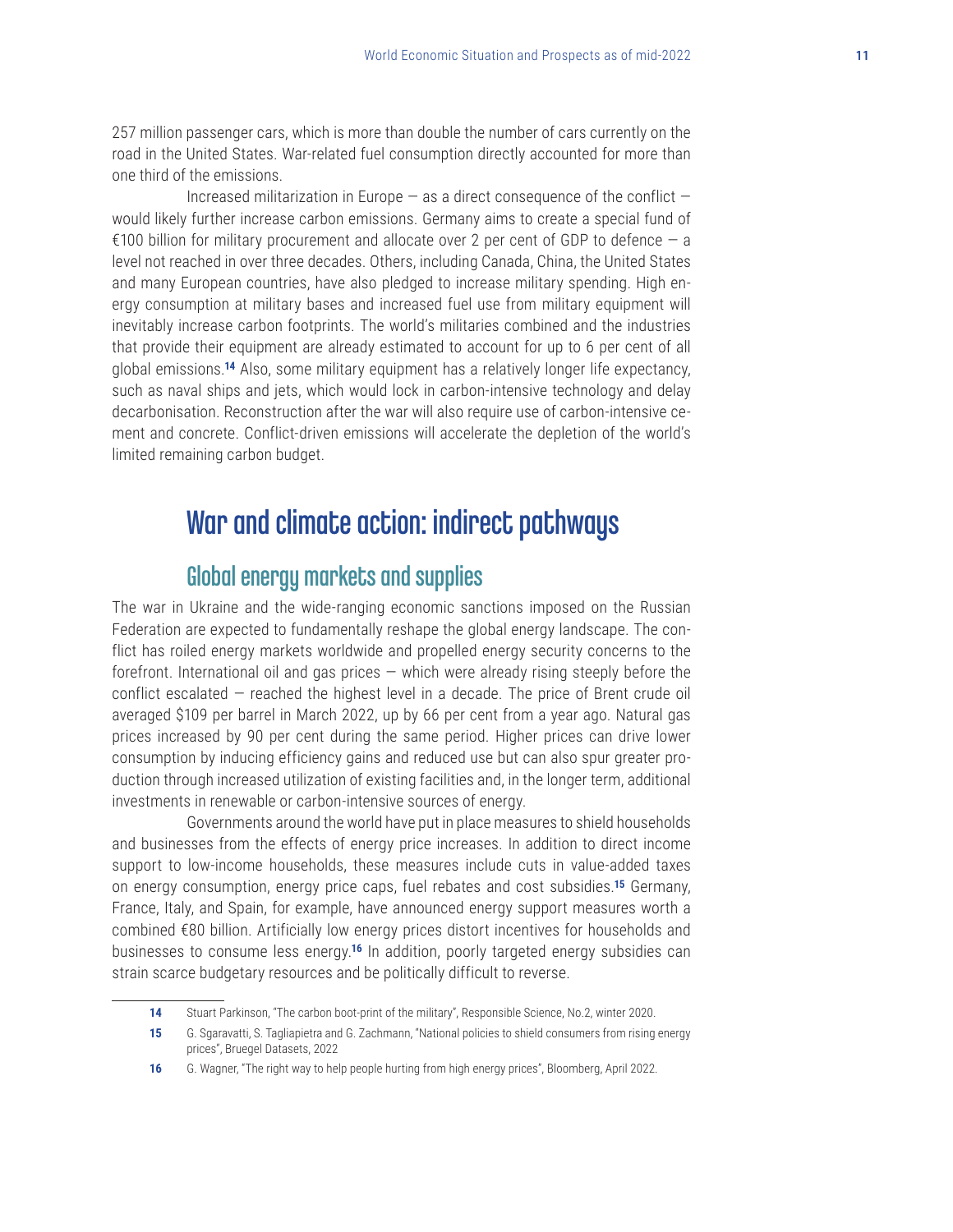In response to escalating prices, many countries are looking to expand domestic energy supplies. In the short run, these efforts will likely result in increased fossil fuel production. In the United States, the world's largest producer of oil and natural gas, higher prices and growing energy security concerns have prompted an increase in drilling activities. In mid-April, the US rig count, which measures the number of active oil wells, was 58 per cent higher than a year ago. Meanwhile, the Government of the United States has announced the release of 1 million barrels of crude oil every day for the next six months from its Strategic Petroleum Reserve to bring energy prices down.

In Europe, geopolitical and energy security concerns have moved to the top of the political agenda amid the spike in energy prices. The war has led many governments to reconsider their energy policies and their energy dependence on the Russian Federation.**<sup>17</sup>** In 2020, the Russian Federation accounted for about 41 per cent of the European Union's natural gas imports, 37 per cent of oil imports and 19 per cent of hard coal imports (see figure 7). For Germany, which is set to completely phase out nuclear power by the end of 2022, Russian gas accounted for 65 per cent of total gas imports in 2020. An immediate cut to gas supplies from the Russian Federation without alternative arrangements would have severe repercussions, potentially triggering a deep recession in countries like Germany.**<sup>18</sup>**

A move to eliminate or reduce imports of Russian gas would mean a scramble for alternatives to minimize economic disruption. In the medium term, the EU could turn to other energy exporters. This will, however, require the EU to quickly resolve infrastructure bottlenecks in pipelines, storage terminals and tankers. Imports of natural gas, which is



#### Figure 7 European Union: fossil fuel energy sources in 2020, by category

**17** J. Tolleson, "What the war in Ukraine means for energy, climate and food", Nature, 5 April 2022.

**18** S. Müller-Dreizigacker, "Von der Pandemie zur Energiekrise — Wirtschaft und Politik im Dauerstress. Gemeinschafts-Diagnose".

#### **Source:** Eurostat, calculation based on energy balances.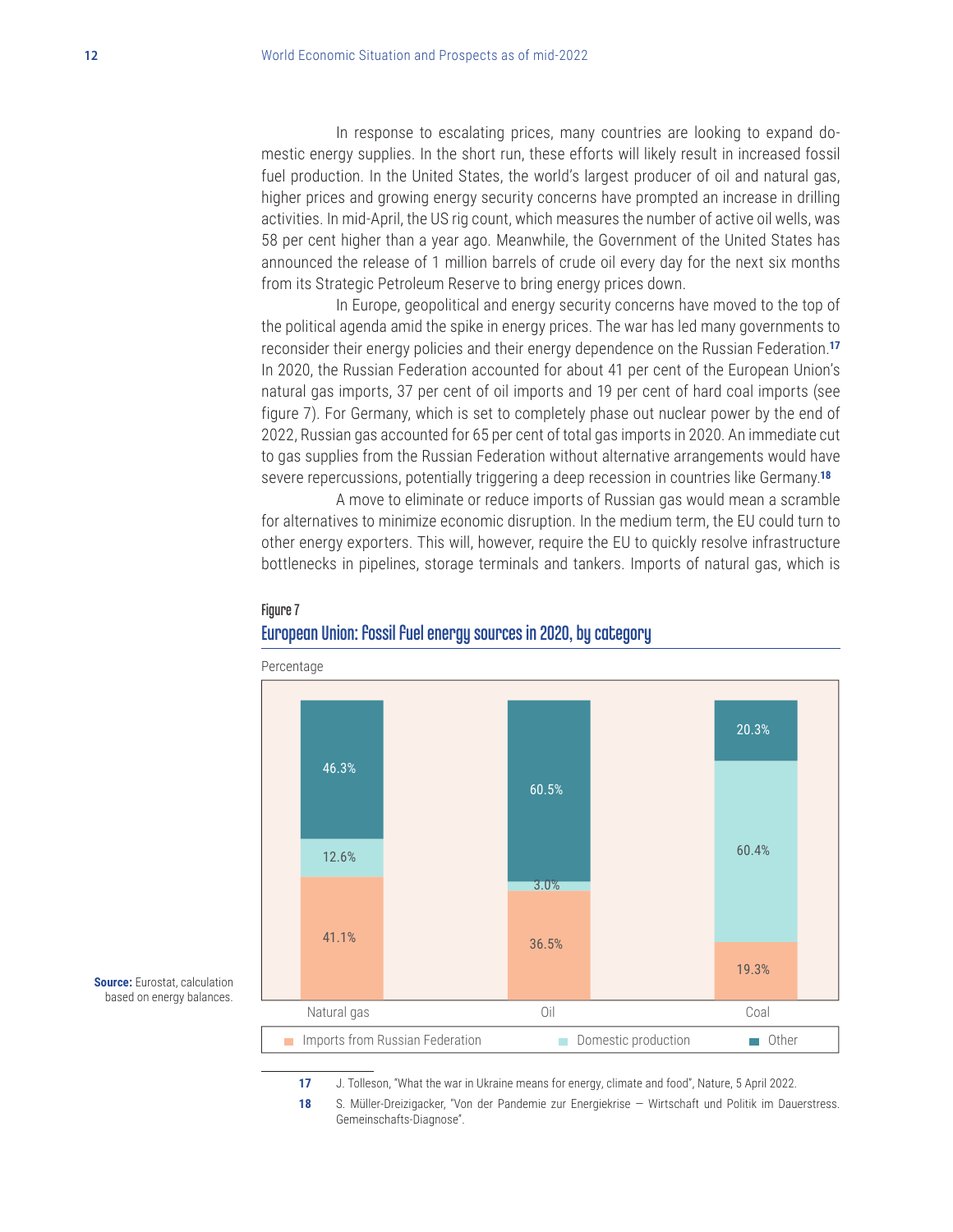the least polluting of all fossil fuels, could also partly be replaced by oil and coal.**<sup>19</sup>** Within Europe there is also renewed interest in nuclear power as a way to decrease reliance on Russian oil and natural gas. It is also likely that the Russian Federation would find new markets for fossil fuels in East and South Asia, where its oil and gas exports could replace coal, the dirtiest fossil fuel. In East and South Asia, coal continues to play a dominant role in the energy mix.**<sup>20</sup>**

High energy prices will also likely boost investments in renewables and energy efficiency, potentially supporting the shift away from fossil fuels. In many countries, solar energy has already become the cheapest form of new electricity. According to a recent report, 62 per cent of total renewable power generation added in 2020 had lower costs than the cheapest new fossil fuel option.**<sup>21</sup>** Unit costs for other renewables such as onshore and offshore wind and concentrating solar power**<sup>22</sup>** are also below fossil fuel costs. Earlier periods of high fossil fuel prices, however, also led major oil and gas producers to ramp up investment in fossil fuel infrastructure. Similar responses at this time — including shortterm policy measures — could lock the world into a high-carbon future. But since continually falling prices of renewables and multi-stakeholder commitments to climate action are increasing the risk of stranded assets, energy and financial firms may be more reluctant now to invest in new fossil fuel projects.**<sup>23</sup>**

## Challenges to vehicle electrification amid potential mineral shortages

The war in Ukraine has also shaken global markets for metals (see figure 8), with potential knock-on effects on the price of renewables. An average electric-car battery, for example, contains about 80 pounds of nickel. Nickel prices have increased by about 50 per cent compared to last year, as the Russian Federation processes 20 per cent of the world's high-grade nickel. High nickel prices may also have adverse environmental impacts as the prospects of higher profit will likely encourage the production of additional nickel from polluting and environmentally destructive strip-mining, including from the rainforests of Indonesia and the Philippines. Overall, the price of a basket of EV battery metals rose by 64 per cent compared to last year, which could raise the final price of an EV by up to \$2,000 and slow down EV sales.**<sup>24</sup>** This has exposed the vulnerability of EVs to price shocks in essential metals, on top of pandemic-related supply chain problems.

The net effect of the conflict on clean-energy products will largely depend on how well manufacturers manage to secure supplies of critical minerals — including existing inventories, invest in new processing plants, and recycle battery materials. To ensure access to critical minerals, the 31 member countries of the International Energy Agency

**22** IPCC, op. cit.

**<sup>19</sup>** Global power generation from coal is estimated to have jumped by 9 per cent last year as a result of natural gas prices that were already on the rise, with a further increase expected for 2022. See International Energy Agency, "Coal 2021 — Analysis and forecast to 2024", 2021.

**<sup>20</sup>** Ibid.

**<sup>21</sup>** International Renewable Energy Agency, "Renewable Power Generation Costs in 2020", 2021.

**<sup>23</sup>** Dutch Bank ING recently became the biggest bank yet to end financing for new oil and gas projects.

<sup>24</sup> Al Root, "Soaring nickel will drive Tesla, EV players to do this with batteries", Barron's, 20 March 2022.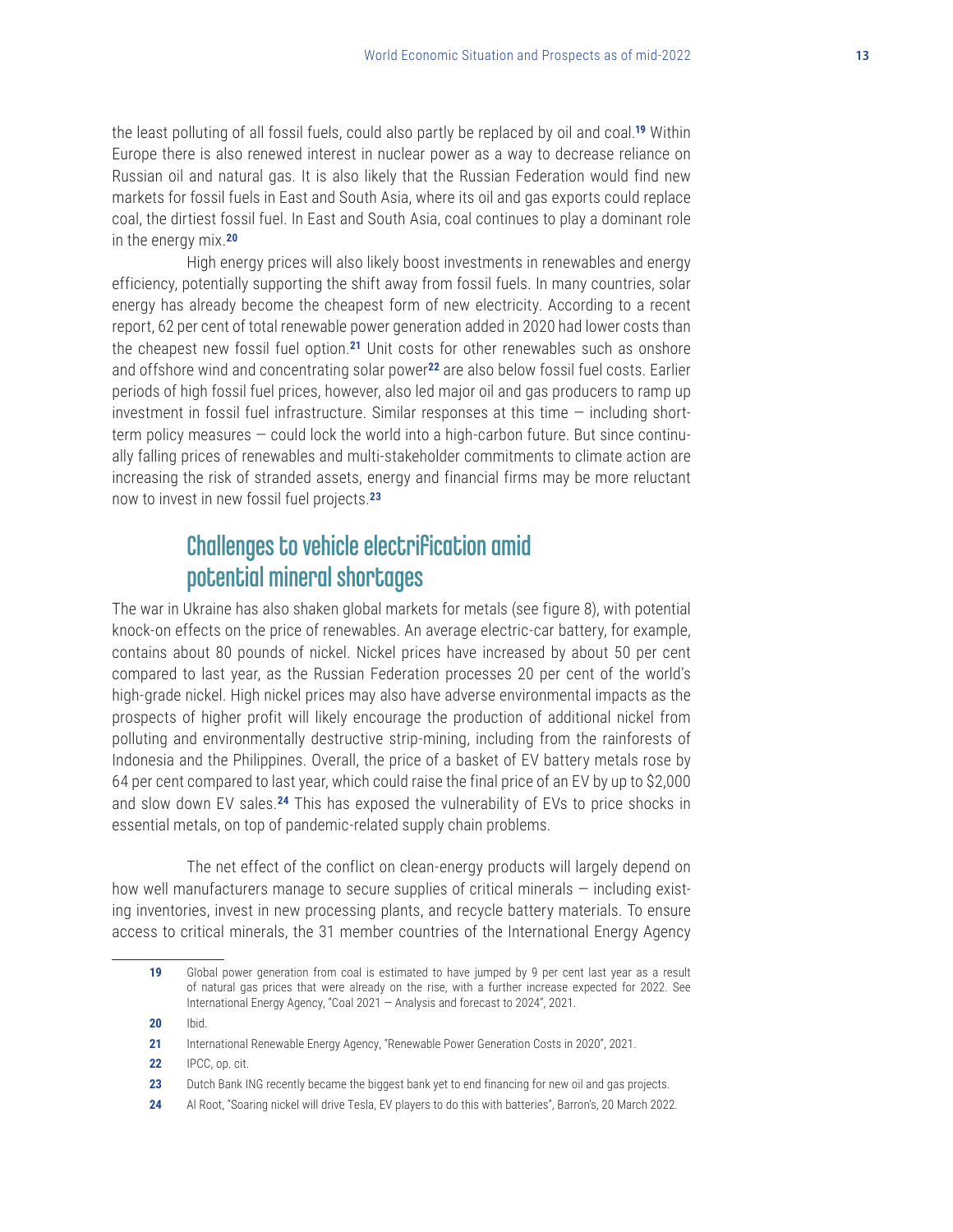Figure 8



**Source:** Trading Economics, accessed on 1 May 2022.

(IEA) launched a critical minerals security program in March 2022 that could include the stockpiling of metals needed for EVs and other renewable energy infrastructure, similar to IEA members' strategic stockpiles of oil. Arguably, prices of nickel and other minerals essential to the climate transition would have increased anyways as the transition took hold.

## Challenges from food prices

Sustainable biofuels (ethanol, biodiesel and renewable diesel) are important fossil-fuel substitutes for land-based transport**<sup>25</sup>** and are critical to achieving net zero scenarios.**<sup>26</sup>** Globally, 13 per cent of corn production and 20 per cent of global sugar cane production go into ethanol production, while 11 per cent of global vegetable oil production is used for biodiesel.**<sup>27</sup>** The war has pushed up food prices, especially for items such as wheat, corn and vegetable oil, as the Russian Federation and Ukraine are major producers and exporters of these commodities.

Growing food and energy security concerns are raising questions about the use of food crops for biofuel. Croatia, Finland, and Sweden, for example, recently relaxed biofuel blending mandates to reduce energy price pressures. The United States administration, on the other hand, is studying whether waiving biofuel blending mandates could help offset the surge in grain prices, while in the meantime extending the availability of higher biofuel blends of gasoline during the summer to curb high fuel costs. Carbon intensity of land transport will likely increase considerably should biofuel use decline during the

**<sup>25</sup>** IPCC, op. cit.

**<sup>26</sup>** International Energy Agency, "Renewables 2021 — Biofuels", 2021.

**<sup>27</sup>** József Popp, Mónika Harangi-Rákos, Zoltán Gabnai, Péter Balogh, Gabriella Antal, and Attila Bai, "Biofuels and their Co-Products as Livestock Feed: Global Economic and Environmental Implications", 2016.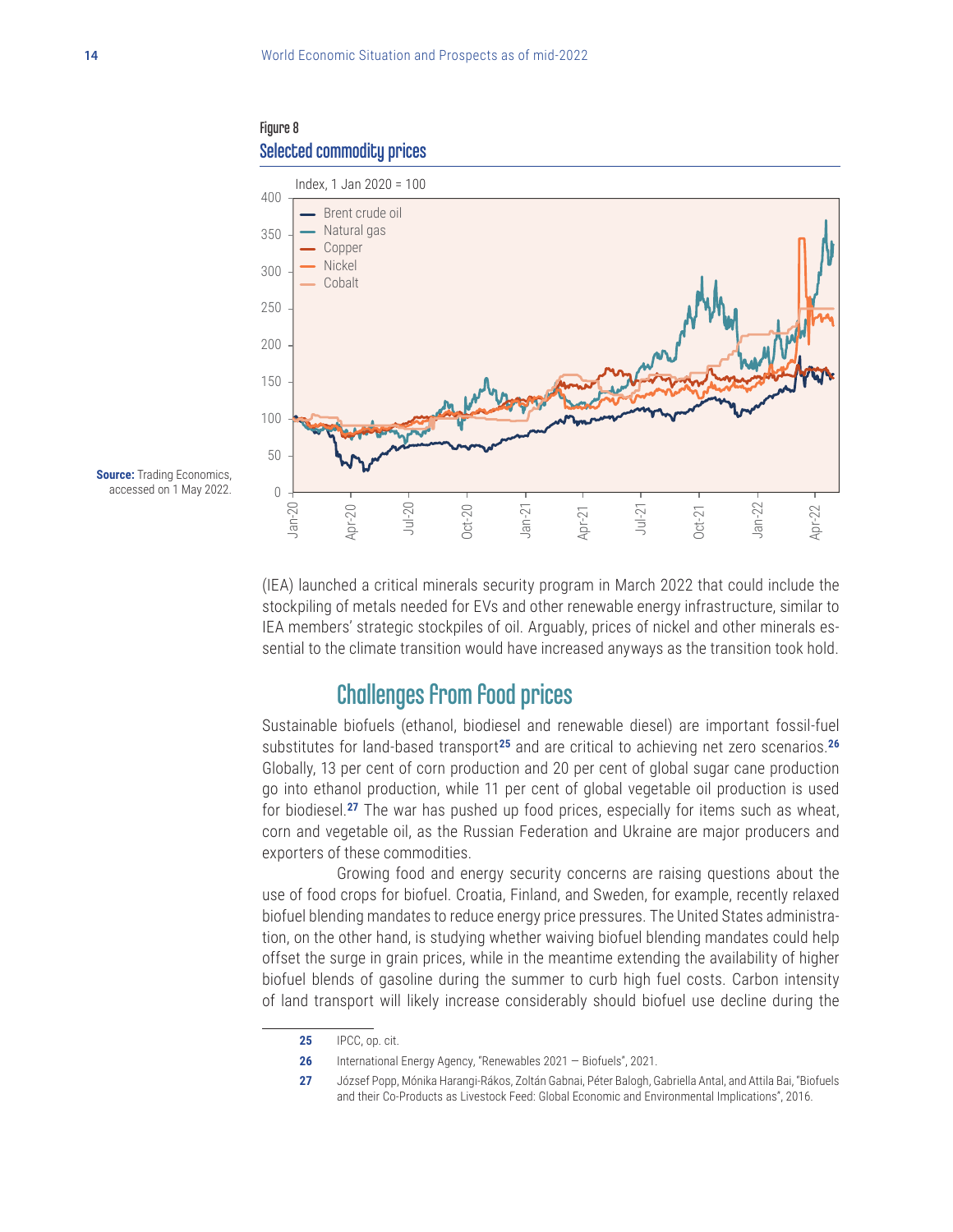current episode of high food prices. In the EU, a reduction of 0.4 percentage points in the proportion of biofuels used could lead to an increase in emission intensity of road transport fuels of 0.6 per cent.**<sup>28</sup>**

Increased food prices will also likely lead to the intensification of agricultural practices and the expansion of agriculture into lands left fallow or under forest cover. For example, in March, European officials agreed to let farmers grow food and sow crops on fallow land. With land use change being a significant contributor to GHG emissions (about 10 per cent of the total in 2019), effects such as these could draw further from a dwindling carbon budget.

## National and global support for climate action

Expectations that G20 stimulus spending during the COVID-19 pandemic would support mitigation efforts — and contribute to reducing emissions — have not materialized.**<sup>29</sup>** Only about 6 per cent of total stimulus spending went to reducing emissions, including electrifying vehicles, making buildings more energy efficient and installing renewables.**<sup>30</sup>** Faced with the Ukraine conflict, with energy and food security concerns dominating the policy discourse, climate change challenges have taken a backseat. The sixth assessment report of the UN Intergovernmental Panel on Climate Change (IPCC), however, emphasized that the world is running out of time to avoid catastrophic global warming.

While climate action may possibly face obstacles in the short-term, it remains critical to scale up efforts to deliver on the Paris Agreement on climate change and the 2030 Agenda for Sustainable Development. A greater political and stakeholder impetus towards energy decarbonization can arise from the recognition of its link to energy and national security.**<sup>31</sup>** At the same time, the conflict in Ukraine highlights the complex relationships among energy and food security, climate change and sustainable development. The crisis presents a new, and unique, opportunity to address these complexities with appropriate policies, targeted investments, policies and international cooperation in order to accelerate the transition towards sustainability, while minimizing the costs of such transition.

**<sup>28</sup>** The average emission intensity of road transport fuels in the EU in 2019 decreased 0.55 per cent compared to 2018. The decrease can be attributed mainly to an increase (from 5.2 per cent to 5.6 per cent) in the proportion of biofuels used. Figures do not include indirect land-use change. For more information, see [European Environment Agency, "Greenhouse gas emission intensity of fuels and biofuels for road](https://www.eea.europa.eu/ims/greenhouse-gas-emission-intensity-of)  [transport in Europe"](https://www.eea.europa.eu/ims/greenhouse-gas-emission-intensity-of).

**<sup>29</sup>** Jonas M. Nahm, Scot M. Miller, Johannes Urpelainen, "G20's US\$14-trillion economic stimulus reneges on emissions pledges", Nature, 603(7899):28—31.

**<sup>30</sup>** This is a smaller share than after the global financial crisis of 2008—09, when an estimated 16 per cent of stimulus spending went towards cutting emissions.

**<sup>31</sup>** Nature, "European Union can break free from Russia's fossil fuels", vol. 604, 7 April 2022.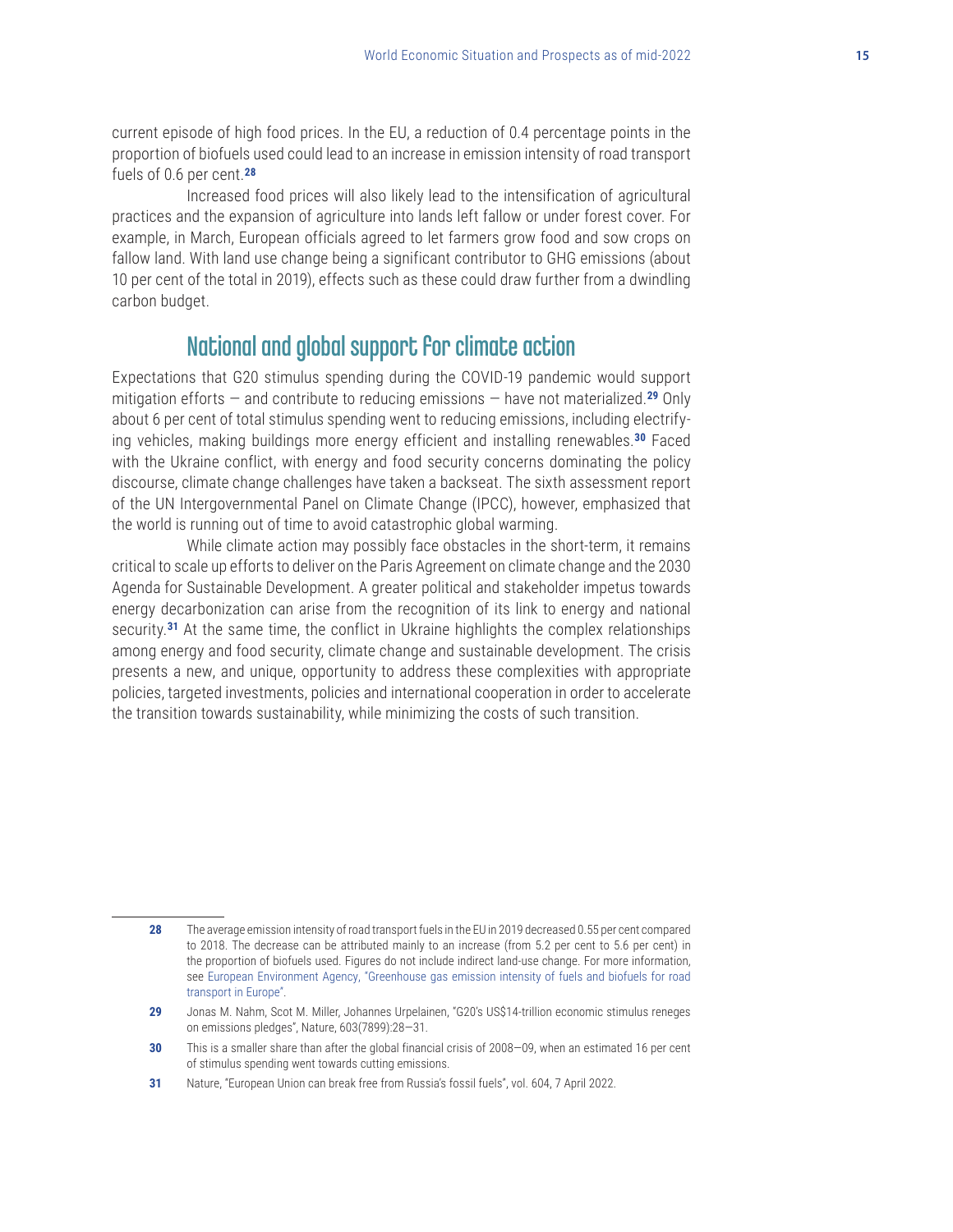## Regional economic outlook

## Developed economies

### North America

The United States GDP is forecast to expand by 2.6 per cent in 2022 and 1.8 per cent in 2023, marking a significant downward revision of our earlier forecast released in January 2022. Stubbornly high inflation, aggressive monetary tightening by the Federal Reserve and the direct and spillover effects of the war in Ukraine will continue to drag down growth, while a strong dollar  $-$  a direct consequence of monetary tightening  $-$  will contribute to further widening trade deficits and reducing growth in 2022.

The unemployment rate declined to 3.6 per cent in March, only marginally above the 50-year low recorded in February 2020, and the number of job openings remained close to an all-time high. Total employment and labour force participation rate, however, are still below pre-pandemic levels. Consumer price inflation - which jumped to a four-decade high of 8.5 per cent in March — presents the key policy challenge for the United States. The war in Ukraine has driven energy and food prices further up and exacerbated supply constraints amid strong consumer demand. In addition, widespread and lingering worker shortages have boosted wage growth. With price pressures expected to ease only slowly, annual inflation is projected to average 7 per cent in 2022, before declining to about 4 per cent in 2023. Against the backdrop of an increasingly tight labour market and high inflation, the Federal Reserve is expected to aggressively pursue monetary tightening in 2022, with a view to ensuring a soft landing of the economy.

Canada's economy is expected to expand by 4 per cent in 2022, supported by the lifting of COVID-19 restrictions, release of pent-up demand, and solid export growth. In response to high inflation, the Bank of Canada will continue to raise its policy rate in the months ahead, leading to softening domestic demand and an expected moderation in growth to 2.8 per cent in 2023.

## Japan and developed Asia

The developed Asian economies are forecast to register resilient economic growth in 2022, with GDP increasing by 3.6 per cent in Australia, 2.7 per cent in Japan, 3.4 per cent in New Zealand and 3.1 per cent in the Republic of Korea. The outbreaks of the Omicron variant of the COVID-19 pandemic did not cause significant economic slowdown in these countries, and both domestic and external demand are expected to support growth in 2022. In Japan, where the recovery is lagging behind other countries in the region, private investment is expected to grow after two years of contraction. Continuing supply chain disruptions exacerbated by the war in Ukraine and lockdowns in China, however, are expected to reduce external demand in the region, particularly in the second quarter of 2022. The rising inflationary pressures have encouraged the region's central banks, except for the Bank of Japan, to tighten their monetary policy stances. Fiscal policies, on the other hand, will remain expansionary compared to the pre-pandemic stances.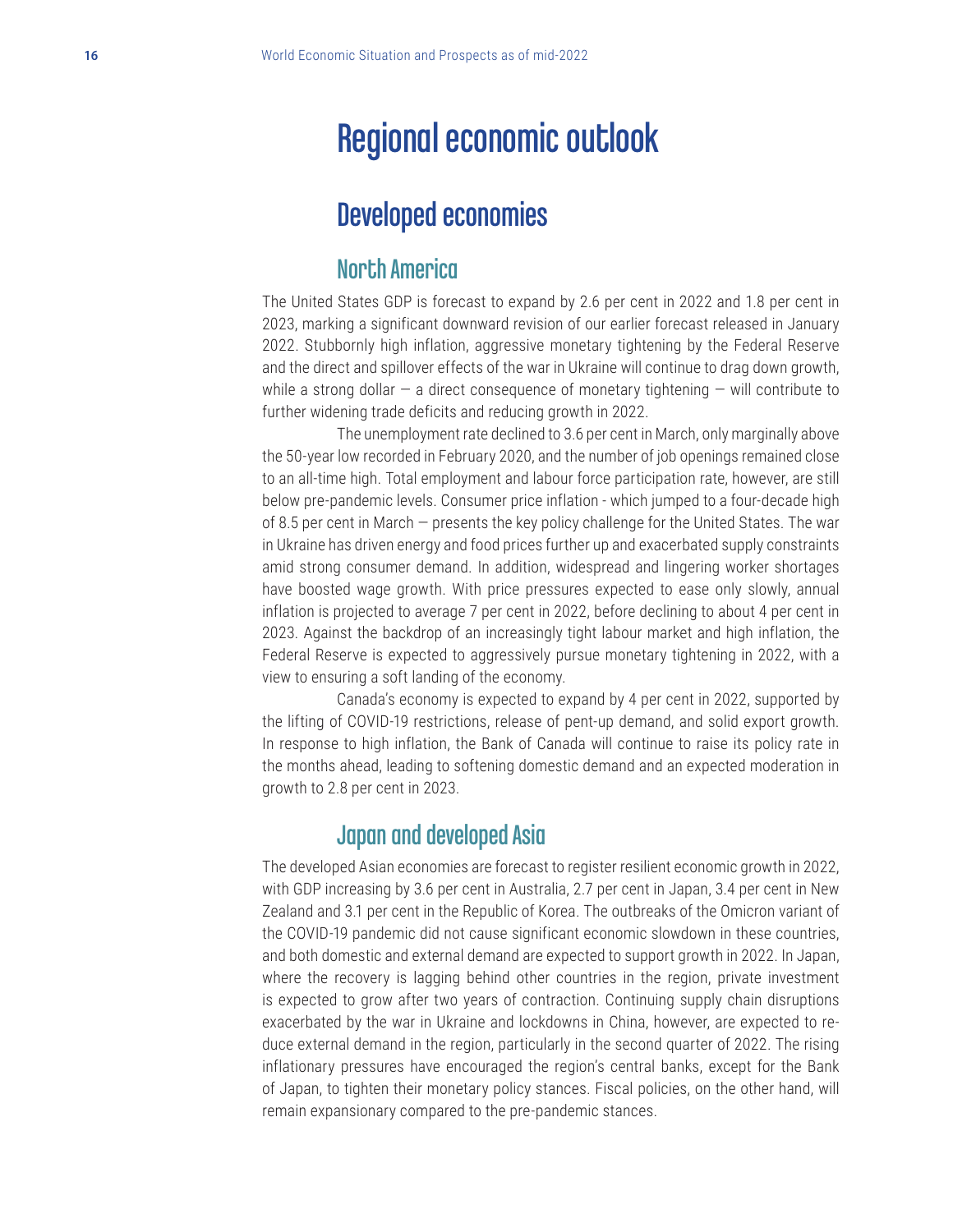### Europe

The war in Ukraine is projected to weigh heavily on Europe's economies, fuelling inflation and slowing recovery from the pandemic. Our growth forecasts for the European Union and the United Kingdom  $-$  predicated on the assumption that energy prices will remain elevated — have been revised significantly downward. In the European Union, GDP is now projected to expand by 2.7 per cent in 2022 and 2.4 per cent in 2023  $-$  1.2 and 0.2 percentage points, respectively, lower than what we expected in January.

The sharp increase in energy prices represents a large negative terms-of-trade shock for the region. In 2020, the European Union imported 57.5 per cent of its total energy consumption, with imports from the Russian Federation accounting for almost 25 per cent. A sudden stop of oil and natural gas flows from the Russian Federation would likely send many European Union economies into recession.

Inflation has accelerated sharply across the European Union, reaching multidecade highs in many countries. Consumer price inflation is projected to average 5.7 per cent in 2022, before declining to about 2.9 per cent in 2023. Rapidly rising costs will squeeze household budgets and weigh on consumption, while also prompting firms to cut or delay investments. These headwinds to growth are partly offset by a continued reopening of the economy, release of pent-up demand, and exceptionally strong labour markets. In February, the unemployment rate in the European Union stood at a historically low level of 6.2 per cent. The European Central Bank is expected to tighten monetary policy in 2022 — albeit less aggressively than the Federal Reserve, with a view to curbing inflation, even though growth prospects face significant downside risks.

EU member states from Eastern Europe and the Baltics region, including those in the euro area, are experiencing inflation rates well above the EU average, explained by higher energy intensity of GDP, larger share of food and energy in their respective consumer price indices, and persistent wage-price spirals. To contain the inflationary pressures, monetary policy was significantly tightened in 2022 in the East European countries with flexible currencies, which will further curb their growth prospects.

### Deteriorating humanitarian crisis

As of late April 2022, over 5.3 million people, predominantly women and children, have left Ukraine (see figure 9). Poland, which has an approximately 2-million strong Ukrainian diaspora, became the primary destination for the refugees, accepting almost 3 million of them. While the authorities of these countries had anticipated such developments and had even made certain logistical preparations, the magnitude of the refugee flow turned out to be much larger than expected. The refugee crisis will impose a considerable financial burden on those countries at a time when they were planning to consolidate their finances after the large stimulus spending to fight the COVID-19 pandemic.

## Economies in transition

The near-term economic prospects for the CIS and Georgia are sharply downgraded due to anticipated deep recessions in the Russian Federation and Ukraine and their negative spillover effect on the entire region. The aggregate GDP of the CIS and Georgia is expected to shrink by 8.8 per cent in 2022, with only a 1.9 per cent expansion in 2023.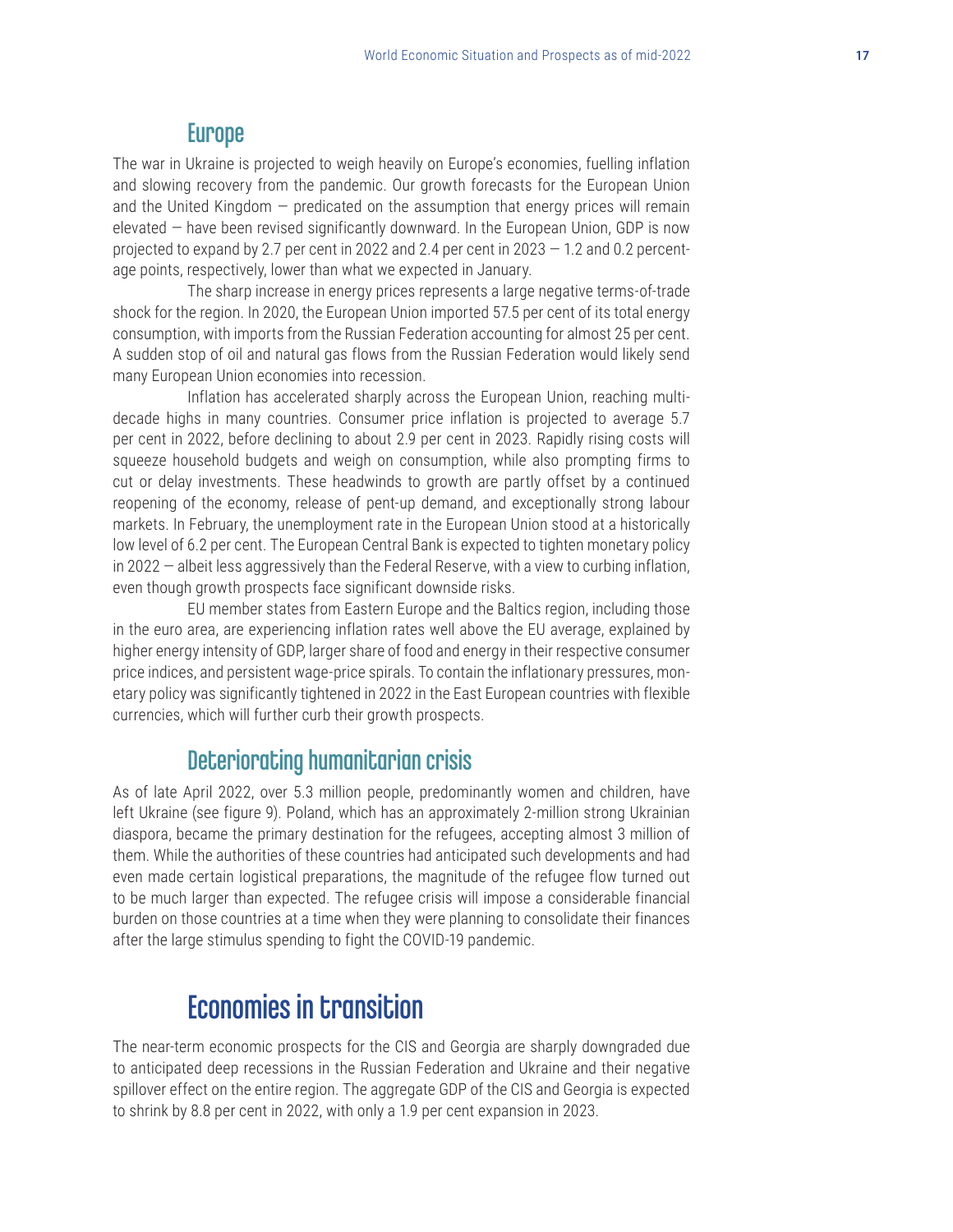



**Source:** UNHCR, [https://data2.](https://data2.unhcr.org/en/situations/ukraine) [unhcr.org/en/situations/](https://data2.unhcr.org/en/situations/ukraine) [ukraine](https://data2.unhcr.org/en/situations/ukraine). **Note:** Data as of 28 April 2022. The aggregate number of refugees in the chart may be higher than the actual number of people fleeing Ukraine, as those entering Romania from Republic of Moldova are also counted.

> In response to the war in Ukraine, virtually all developed countries have introduced stringent economic sanctions against the Russian Federation, targeting a wide range of enterprises and industries, Russian sovereign debt, and even the Central Bank. These sanctions, effectively curtailing trade and finance links of the country with the rest of the world and triggering an exodus of foreign companies, will lead to a steep recession in the Russian economy, with GDP projected to contract by over 10 per cent in 2022 and stagnate in 2023. Moreover, the Russian economy may shrink even further in 2023 if the European Union imposes a full or even a partial embargo on its energy imports from the Russian Federation.

> The Ukrainian economy is projected to contract by 30 to 50 per cent in 2022 given massive destruction of physical infrastructure, suspension of production and trade activities, and displacement of population. The post-conflict reconstruction would require immense financial resources, estimated in some cases at €200-500 billion.**32** The massive contraction of the Russian economy will negatively affect the entire CIS, especially the small energy-importing economies of Central Asia and the Caucasus, through trade, investment, migration and remittance channels. On the other hand, higher oil and natural gas prices may help to offset the negative impact of the crisis for energy exporters such as Azerbaijan and Kazakhstan.

> Weaker economic activities in the EU, high inflation and tighter global financing conditions will adversely affect the growth prospects of the South-Eastern European economies, with GDP of the region projected to grow by 3.2 per cent in 2022 and 3.5 per cent in 2023.

**<sup>32</sup>** See, for example: <https://cepr.org/sites/default/files/news/BlueprintReconstructionUkraine.pdf>.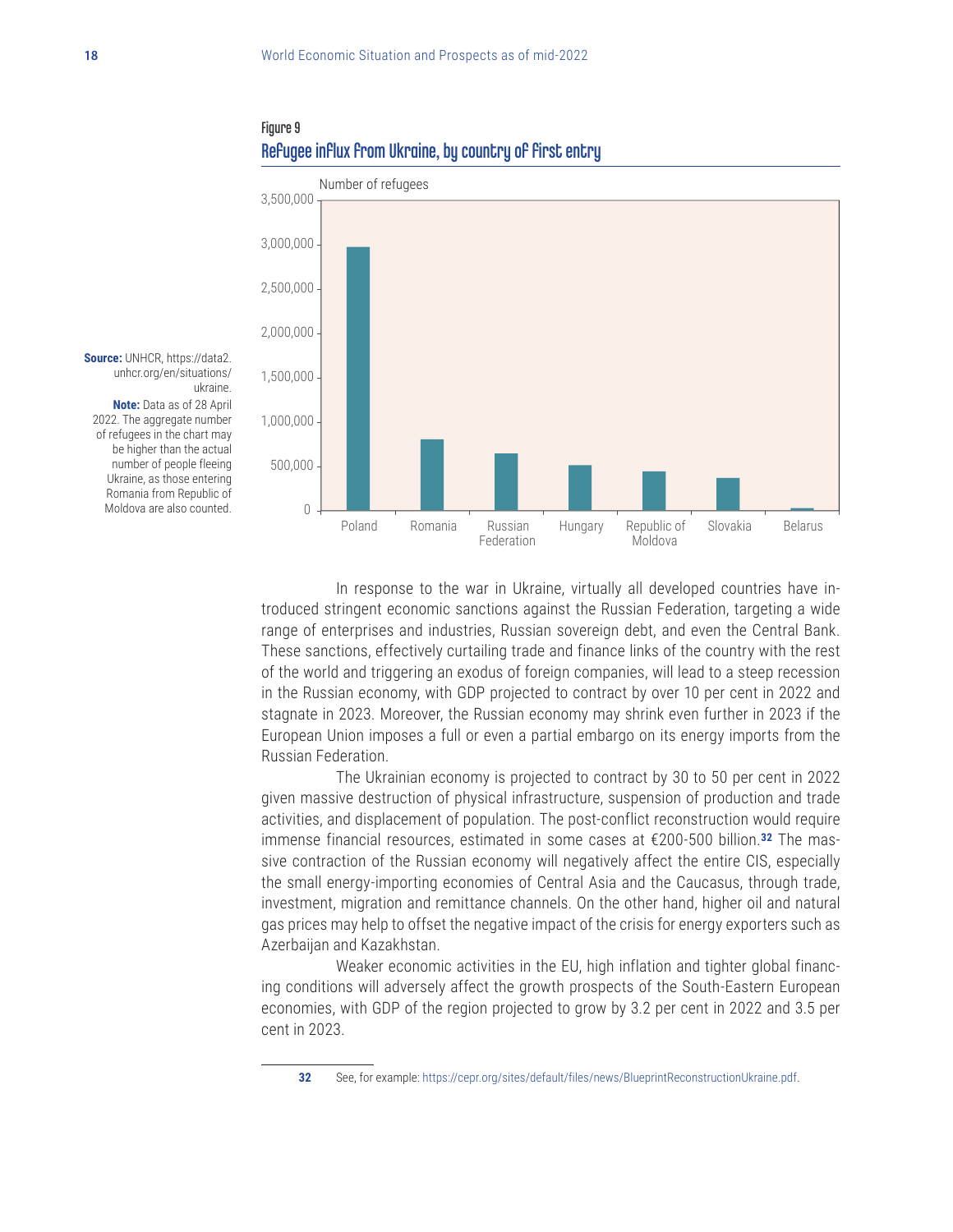## Developing economies

As the Russian Federation and Ukraine are key suppliers of agricultural commodities globally, the price of both agricultural commodities and inputs, including fertilizers, rose sharply since the outbreak of the conflict. Soaring fertilizer prices will impede agricultural production globally, which will exacerbate food insecurity in many developing countries. Currently, an unprecedented 276 million people in 81 countries are estimated to already be acutely food insecure or at high risk. Countries in Africa and the Middle East — Algeria, Cameroon, Egypt, Kenya, Nigeria, South Africa, Syria, Tunisia, Yemen and Zimbabwe — are particularly vulnerable as they are net importers of agricultural products, including wheat, sunflower oil and maize. In addition, new waves of COVID-19 infections remain a major risk for the economic outlook of developing countries, particularly for those with lower vaccination rates.

### **Africa**

Africa's economic prospects, which were already sluggish amid recurrent waves of COVID-19 infections, subdued investment and limited fiscal space, have taken another hit from the fallout of the Ukraine crisis. Elevated commodity prices, particularly for oil and gas and metals, are expected to benefit energy and mineral exporters, but the region's net energy importers will face a much higher fuel import bill, which will undermine their external and fiscal balances. Africa's GDP growth forecast for 2022 has been adjusted downward to 3.7 per cent. The region will pick up some of the slack in 2023 with economic growth forecast at 3.8 per cent, an upward revision of 0.2 percentage points from our forecast in January. The continental outlook, however, belies subregional disparities, as North Africa – most severely affected by the crisis in Ukraine – is expected to grow by 3.9 per cent, instead of 4.8 per cent as earlier forecast.

The production disruptions in Ukraine and the Russian Federation have driven food prices to an all-time high, with average consumer price inflation forecasted to reach 12.3 per cent in 2022 — the second highest rate of inflation among all developing regions. Rapidly rising food and fertilizer prices and disruptions to supply chains will add to domestic price pressures, further worsening already dire food insecurity. Domestic food production is adversely affected by floods, droughts, and other extreme weather events. The UN World Food Program expects the number of people in West and Central Africa facing acute hunger to reach 41 million in June, many of which children. After two consecutive years of rising poverty, the number of people in Africa living in extreme poverty is projected to rise by another 3.7 million because of the conflict in Ukraine.

### East Asia

East Asia's growth is projected to subside from 7 per cent in 2021 to 4.4 per cent in 2022 and 5 per cent in 2023, as a projected slowdown in China will weigh on the regional average. The Chinese economy is forecast to grow by 4.5 per cent in 2022, down from 8.1 per cent in 2021. The Government of China has implemented stringent control measures, including introduction of rolling lockdowns in major cities, to contain the Omicron wave of the COVID-19 pandemic during the first quarter of 2022. The resulting slowdown in economic activities contributed to prolonging supply chains disruptions, negatively affecting other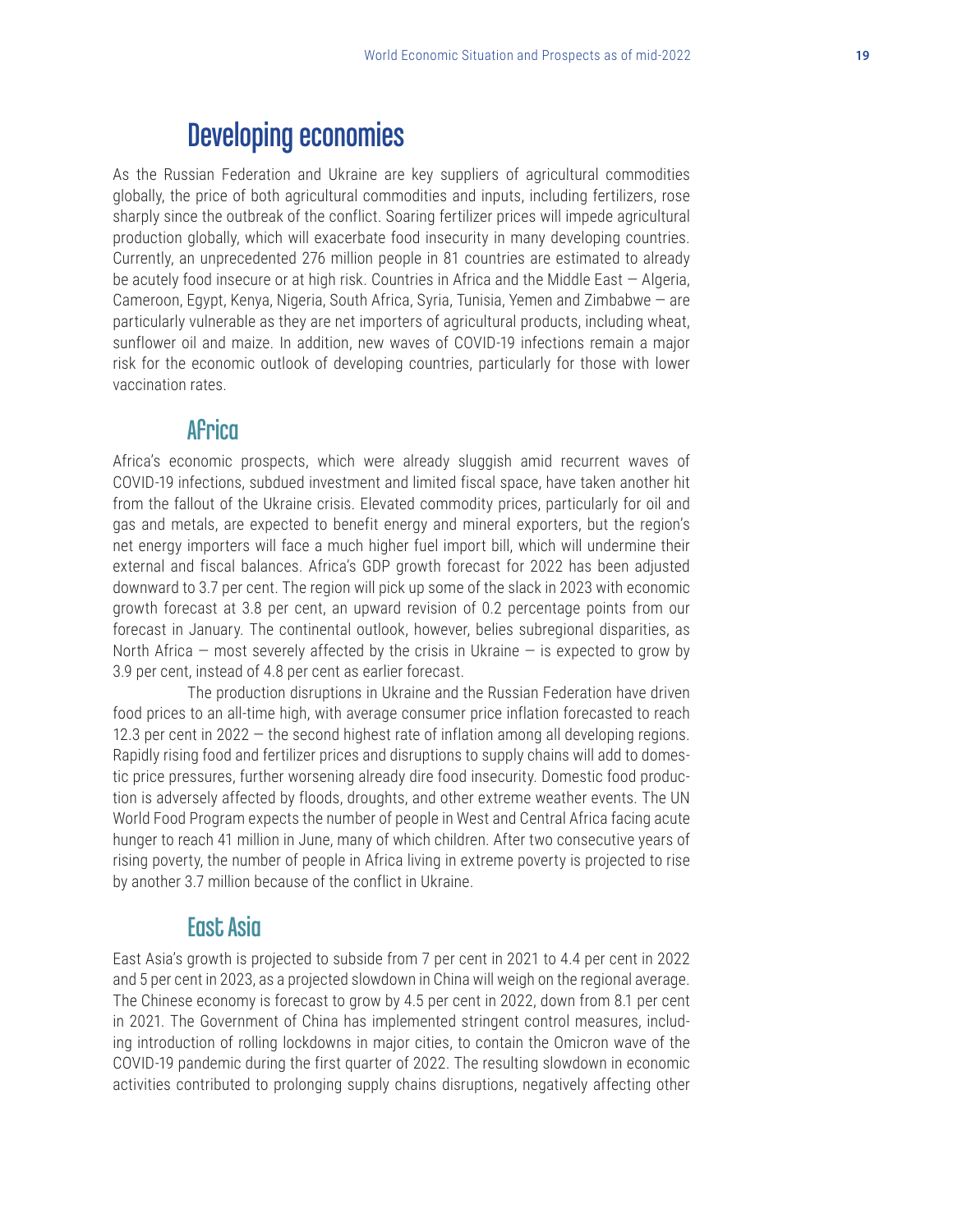developing countries through trade channels. In addition, soaring commodity prices have contributed to higher manufacturing costs across the region, adversely affecting exports.

The expected rebound of the Chinese economy by the end of 2022, and steadily recovering international tourism should bolster growth in the region in 2023. Fiscal policies in East Asia are expected to remain expansionary in 2022. However, an increasing number of countries are expected to pursue fiscal consolidation in 2023 to contain rising government debt. While China has been actively easing its monetary stance, Indonesia, Malaysia, Mongolia, and Singapore have already entered or are expected to enter a tightening phase in 2022. Other central banks remain hesitant to tighten policy, taking into account that higher interest rates will likely negatively impact growth and recovery. With the exception of Lao PDR, Mongolia, and Myanmar, inflation in the region is projected to remain below 5 per cent.

### South Asia

The outlook in South Asia has deteriorated in recent months, against the backdrop of ongoing conflict in Ukraine, higher commodity prices and potential negative spillover effects from monetary tightening in the United States. The regional economic output is projected to expand by 5.5 per cent in 2022, which is 0.4 percentage points lower than our forecast released in January. India, the largest economy in the region, is expected to grow by 6.4 per cent in 2022, well below the 8.8 per cent growth in 2021, as higher inflationary pressures and uneven recovery of the labour market will curb private consumption and investment.

Furthermore, higher prices and shortages of farming inputs including fertilizers are likely to persist in the region, negatively impacting the agricultural sector in Bangladesh, India, Pakistan, and Sri Lanka. This will probably result in weaker harvests and exert further upward pressures on food prices in the near term. Along with higher energy prices, elevated prices of food will likely increase food insecurity across the region. Consumer price inflation in the region is expected to accelerate to 9.5 per cent in 2022, from 8.9 per cent in 2021.

Tighter external financial conditions will adversely affect regional growth prospects, especially for countries with high exposure to global capital markets facing debt distress or risks of debt default. The pandemic left many countries with large fiscal deficits and higher and unsustainable levels of public debt. Sri Lanka is currently facing a debt crisis and discussing a new IMF-supported program to bring its economy out of the crisis.

### Western Asia

Western Asia's growth, on average, is projected to decelerate from 6.1 per cent in 2021 to 4.5 per cent in 2022 and 3.6 per cent in 2023. These aggregate figures mask significant regional variations. The growth deceleration in 2022 is expected only in Israel, Jordan, the State of Palestine and Turkey. In the region's other countries, especially the major crude oil producers, including Iraq and members of the Gulf Cooperation Council (GCC) — Bahrain, Kuwait, Oman, Qatar, Saudi Arabia and the United Arab Emirates — growth is expected to accelerate in 2022, supported by the planned increase in crude oil production under the OPEC Plus agreement. The region's non-oil sector also continues to expand despite the outbreak of the Omicron wave of the COVID-19 pandemic during the first quarter of 2022. The ongoing recovery of international tourism adds growth momentum, in particular in Lebanon, where the economy contracted starting in 2018.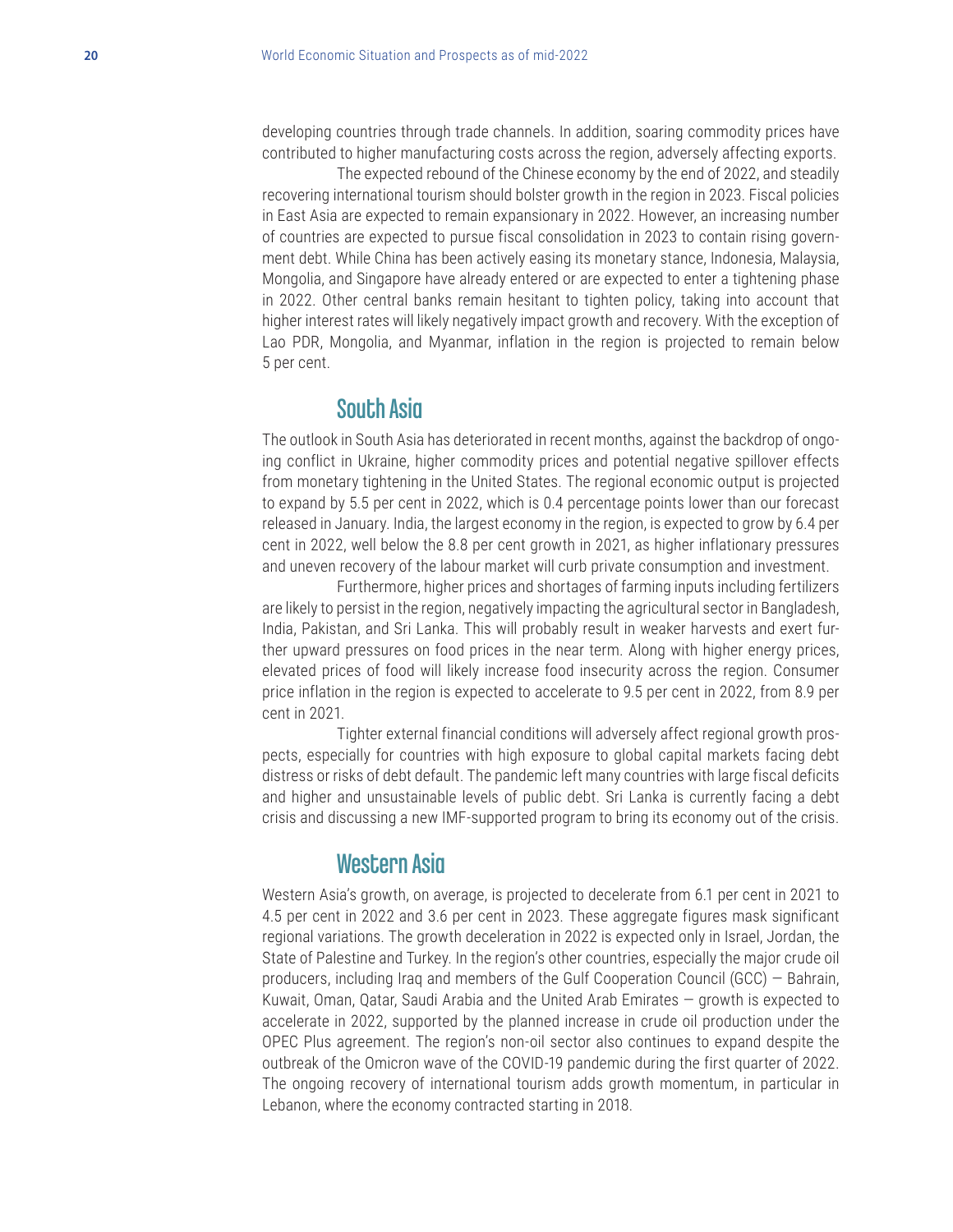Since the region is a net food importer and a large portion of staples are imported from the Russian Federation and Ukraine, the war in Ukraine has exacerbated inflationary pressures. Food security is becoming a growing concern, especially in Lebanon, the State of Palestine, the Syrian Arab Republic, and Yemen.**33** Because of the rising inflationary pressures, central banks in the GCC countries, Israel, and Jordan have moved to a tightening cycle. On the fiscal policy side, the countries in the region continue their fiscal consolidation efforts to ensure public debt remains sustainable.

### Latin America and the Caribbean

The outlook in Latin America and the Caribbean remains challenging. The war in Ukraine, rising inflationary pressures and waning macroeconomic policy support represent major headwinds to recovery. In addition, slowing growth in the United States and China  $-$  key trading partners — together with rising borrowing costs will further constrain regional growth prospects. Supply disruptions and elevated prices of fertilizers due to the war in Ukraine are projected to negatively impact agricultural output in Argentina, Brazil, and Uruguay, which will add further pressures to global food prices.

The war in Ukraine is impacting the region mainly through higher commodity prices and rising inflationary pressures. The sharp rise in energy and food prices is contributing to high inflation, affecting mainly the most vulnerable and increasing the risk of food insecurity and social unrest. Annual inflation is projected to accelerate to 14.6 per cent in 2022. Many central banks have responded by raising their policy rates. Higher borrowing costs, however, will reduce fiscal space further and increase pressures for fiscal consolidation.

After an expansion of 6.6 per cent in 2021, regional GDP is projected to expand by only 2.1 per cent in 2022 and 2.8 per cent in 2023. Brazil's GDP — the largest in the region — is projected to expand by only 0.5 per cent, amid elevated inflation, tighter monetary conditions, and heightened uncertainty. Growth prospects for Mexico and Central America have been revised significantly downward, amid slowdown in the United States and subdued investment. By contrast, the economic outlook in the Caribbean is improving, supported by continued recovery in tourism. Labour market conditions remain weak across the region, with many countries facing higher unemployment and lower employment rates than before the pandemic. Poverty will likely not return to pre-pandemic levels in the near term.

**33** World Food Programme, [War in Ukraine pushes Middle East and North Africa deeper into hunger as food](https://www.wfp.org/news/war-ukraine-pushes-middle-east-and-north-africa-deeper-hunger-food-prices-reach-alarming-highs)  [prices reach alarming highs](https://www.wfp.org/news/war-ukraine-pushes-middle-east-and-north-africa-deeper-hunger-food-prices-reach-alarming-highs), Rome, 2022.